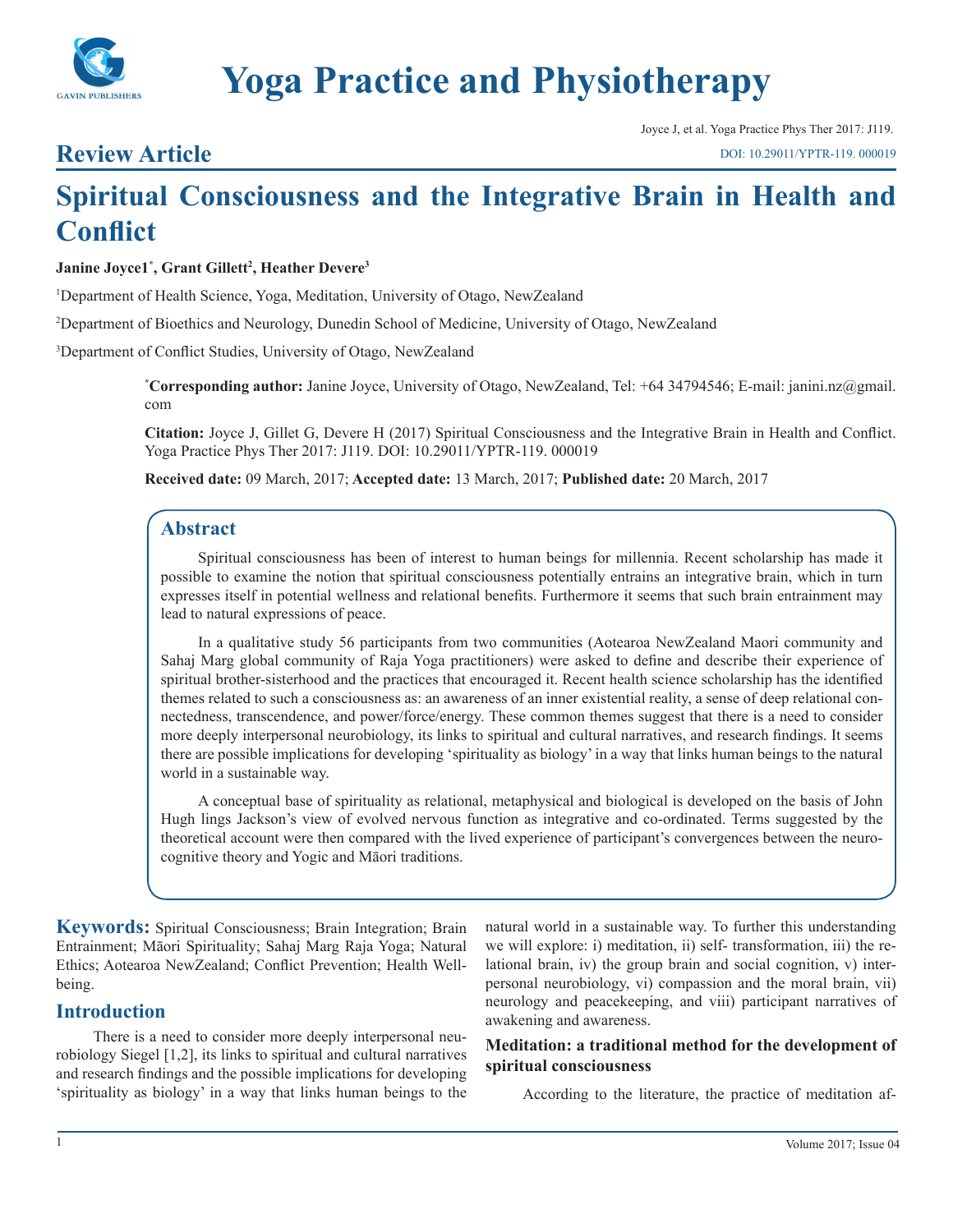fects human beings in many ways. Research has focused upon the effects of meditation upon physiological and psychological wellbeing, higher order cognitive functioning, attention and focus and brain activity [3-7].

Psychological studies with clinical populations have shown that meditation gives positive benefit in the areas of anxiety, addiction, suicidal tendencies, chronic pain, aggression, depression, insomnia and hypertension [8-10]. The meta-analysis by Grossman and colleagues (2004) showed beneficial effects for meditation on measures of general health. Meanwhile neuroimaging studies suggest that meditation may enhance activation of the brain areas that are involved in emotional processing and empathy but the exact link between these functions and the health benefits are unclear and under-the orized. The Yogic view that regular meditation leads to inner balance and less reactivity in relation to environmental stressors may offer us an entrée into the elusive theory especially when combined with Maori understandings of human beings and their place in nature.

According to Raja Yoga, meditation is the seventh stage of practice [11-13]. For Sahaj Marg practitioners it is the main method of their practice although the order differs from the classical prescription of Patanjali [14]. Sahaj Marg, as a form of Raja Yoga, takes up meditation, followed by concentration, followed by samadhi (bliss), as the progression to realizing the self as a spiritual being [15].

Studies, specifically on Raja Yoga meditation approaches, show beneficial effects such as lowered serum cholesterol and low-density lipoprotein-cholesterol in post-menopausal women [16], beneficial heart rate, blood pressure and electromyography changes [17,18], and improvement of cardio-respiratory functions, and modulated mucus-borne immunity [18-20].

One study on the physiological effects of Raja Yoga meditation gave intriguing results as the measure of heart rate during the meditation period increased compared to the preceding baseline period and the value during control sessions. However, there were no significant group changes during meditation, in palmar galvanic skin response, finger plethysmogram amplitude, and respiratory rate [21]. These results indicating increased energy and metabolic activity but no change in characteristic indices of stress were quite compatible with the brain connectivity enhancement discussed below.

Recent brain and meditation studies show that different meditation practices implicate and affect different areas of the brain [22-24]. Jonathan Shear, in a recent article on meditation and pain, remarks: "Meditations differ in both their ingredients and their effects, just as medicines do. Lumping them all together as 'essentially the same' is simply a mistake" [25]. In the same article, his colleague Fred Travis concurs, "explicit differences between meditation techniques need to be respected when researching physiological patterns or clinical outcomes of meditation practices. If they are averaged together, then the resulting phenomenological, physiological, and clinical profiles cannot be meaningfully interpreted" (ibid., p 1).

Travis and Shear [25] classified meditation practices into three groups according to their neurological effect. The first group was 'focused attention' meditation approaches characterized by beta/gamma activity, for example, Tibetan Buddhist (loving kindness and compassion), Buddhist (Zen and Diamond Way), and Chinese (Qigong) traditions. The second group had meditation approaches that taught 'open monitoring', and were characterized by theta activity, and include meditations from Buddhist (Mindfulness and Za Zen), Chinese (Qigong), and Vedic (Sahaja Yoga) traditions. The third group comprised meditation approaches based on an 'automatic self-transcending', which were characterized by alpha1 activity, and included meditations from the Vedic and Raja Yoga traditions [25]. These findings are best interpreted with the help of a general heuristic frame work: The sort of information processing varies with the frequency of electro graphic activity, and the distance over which it is coherent. For purely perceptual processing, presumably involving just the primary sensory cortex, gamma activity predominates; information processing at a cognitive level evokes beta activity; and high level processing involving working memory or top-down influence on perceptual processes elicits alpha-frequency activity [26].

Theta activity is lower in frequency than those mentioned and is uncommonly found in the waking state. In fact, the frequencies involved respectively show a more localized task or topic related (small or middle range intracerebral distance and higher frequency) brain connectedness and coherence of brain function (35 Hz - gamma) a more cognitively inclusive range of activity (13-35Hz beta) or the most widely integrating (8-12Hz alpha rhythm) which seems most involved in yoking widely disparate areas together. One presumes that theta activity indicates a highly synchronized and unfocused mode of awareness undistracted by incidental cognitive or perceptual targeting.

This classification perhaps reflects a shift in the focus of research into meditation from: 'does meditation work?' To 'how does it work?' Consequently, there has been a call for the development of psychological and philosophical theory and specific measurements linked to meditation traditions. Sedlmeier, Eberth, Schwarz, Zimmerman, Haarig, Jaeger & Kunze, [27] undertook a meta-analysis discussing the different approaches to meditation and pointed out that there is a lack of precise theory or understanding in the empirical research. The EEG data is helpful here and allows analysis of the different kinds of cerebral processing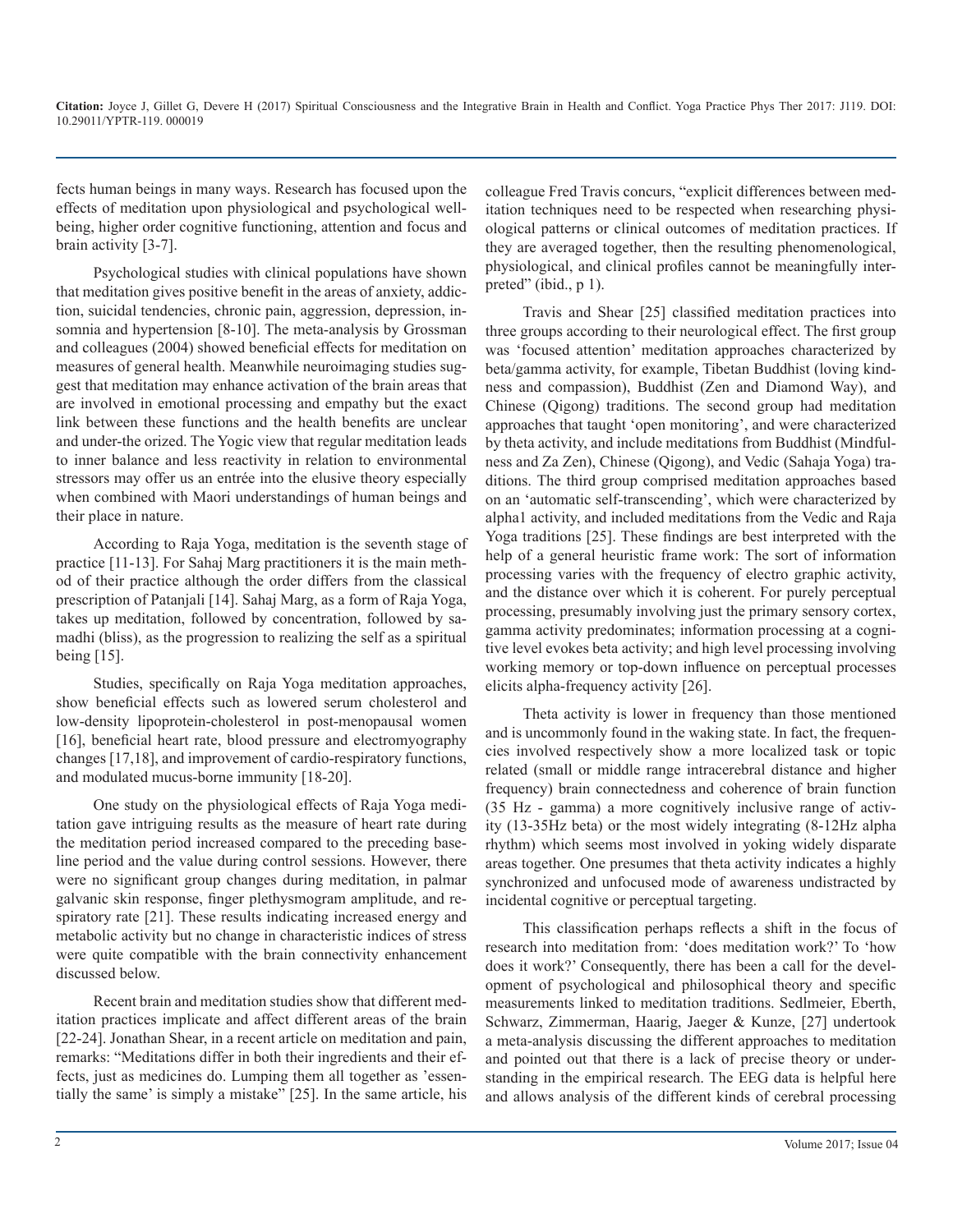being encouraged in different techniques. They make the useful distinction between meditation practices, based upon the Eastern theoretical approaches with the goal of transformation, and those based upon Western theoretical approaches with the goal of selfregulation and what could be termed stress management [27]. They noted that none of the 163 studies included in their meta-analysis explicitly dealt with the real goal of meditation defined as the development of higher consciousness and enlightenment but the current discussion may help to give some clarity to that definition and its cerebral concomitants.

The methods of meditation listed suggest that in the East some practices actively integrate and harmonize areas of the brain traditionally regarded as instinctive or emotive with those regarded as perceptual, intellectual, or analytic. Travis & Pearson [28] asked 52 participants to describe in their own words their deepest experiences of transcendental meditation and identified three main themes: (i) the absence of space, time or body sense, (ii) peacefulness, and (iii) unboundedness.

It seems that the Sahaj Marg meditation practice, with its goal of 'complete oneness with god,' also aims beyond intellectual enlightenment and liberation and aspires to 'human integration' [15]. A great deal of energy is given to regular speeches and training courses so that aspirants practice sincerely and correctly to go beyond a focus on self and attainment. Although combining approaches from various meditations is discouraged, it seems that some practitioners are still likely to do so, and there is a practical argument that meditation may not exist in a pure form, as many meditators have tried the different methods and might still use earlier practices after switching to a new form of meditation [27].

The human mind, according to the Yogic scientist, is more than consciousness or neurology [29] but offers a means of bridging the world and the plane of symbolism or abstraction to the point of encompassing influences that go beyond and present involvement with a real life situation even though the means of detachment might be a focus on one's own physiological processes.

For Maori people there are deep cultural understandings and practices that concur with Yogic understanding of human consciousness. The importance of respectful, devotional and loving connections, attunement and spiritual awareness of mana atua (the essential forces that generate and animate particular realms of reality), mana tangata (the relational and divine aspect of human beings), and mana whenua (the live essence of the land) is culturally entrained [30]. Broadly the similarities between Māori and Yogic science include: i) all of life as interconnected and ongoing processes of moving energy, ii) the human body is comprised of matter and spirit, iii) methods exist that realise the Self, iv) wellbeing begins at the subtle level of existence, v) there are universal and ethical laws for human beings and vi) the essence of spiritual

consciousness is beyond the sense organs and involves practices of attunement and remembrance [31].

#### **Self-transformation**

There is a great deal of evidence showing that meditation affects the function and structure of the brain. Luders, Clark, Narr & Toga [32] in their study on the effects of meditation using Diffusion Tensor Imaging to access neurological white matter density and brain connectivity concluded: Interestingly, existing findings appear to support the notion that significant links between meditation and brain anatomy are widespread throughout the entire brain involving both cortical and subcortical regions (eg., superior, middle and inferior frontal gyrus, orbito-frontal cortex, paracentral regions (including somatosensory cortex), inferior temporal, superior temporal, fusiform, and cingulate gyrus, insula, thalamus, putamen and hippocampus), as well as the brain stem and the cerebellum (p 1315).

The involvement of learning in establishing widespread connectedness through these meditative tasks was also noted in a study which used functional magnetic resonance imaging (fMRI) to indicate that positive emotions such as loving-kindness and compassion can be learned through meditation in a similar way to that in which playing a musical instrument or being proficient in a sport is learned through practice and focus [33]. The scans revealed that brain circuits used to detect emotions and feelings were dramatically changed in subjects who had extensive experience practicing compassion meditation. The scans revealed significant activity in the insula (a region underlying and serving as a basal ganglion for the frontal portion of the brain that plays a key role in bodily representations of self-emotion, pain, and empathy) when the longterm mediators were generating compassion and were exposed to emotional vocalizations. The strength of insula activation was also associated with the subjective intensity of the meditation as assessed by the participants. This kind of task also increased activity in the temporal-parietal junction (TPJ) and particularly that of the right hemisphere. This area is important in processing (non-verbal or intuitive) interpersonal perception and especially in perceiving the mental and emotional state of others and relating it to oneself. An ability to appreciate interpersonal connectedness at a level not mediated by language and common interests is therefore likely to be part of the explanation here being explored.

Hőlzel, Carmody, Vangel, Congleton, Yerramsetti, Gard, & Lazer [34] found an increase in cerebral grey matter after an eight week program of mindfulness meditation and concluded that meditation affected the neurological areas associated with learning and memory processes, emotional regulation, self-referential processing and perspective taking. Luders, Phillips, Clark, Kurth, Toga & Narr [35] also found that meditators had greater density of connective fibres in regions implicated with emotional regulation and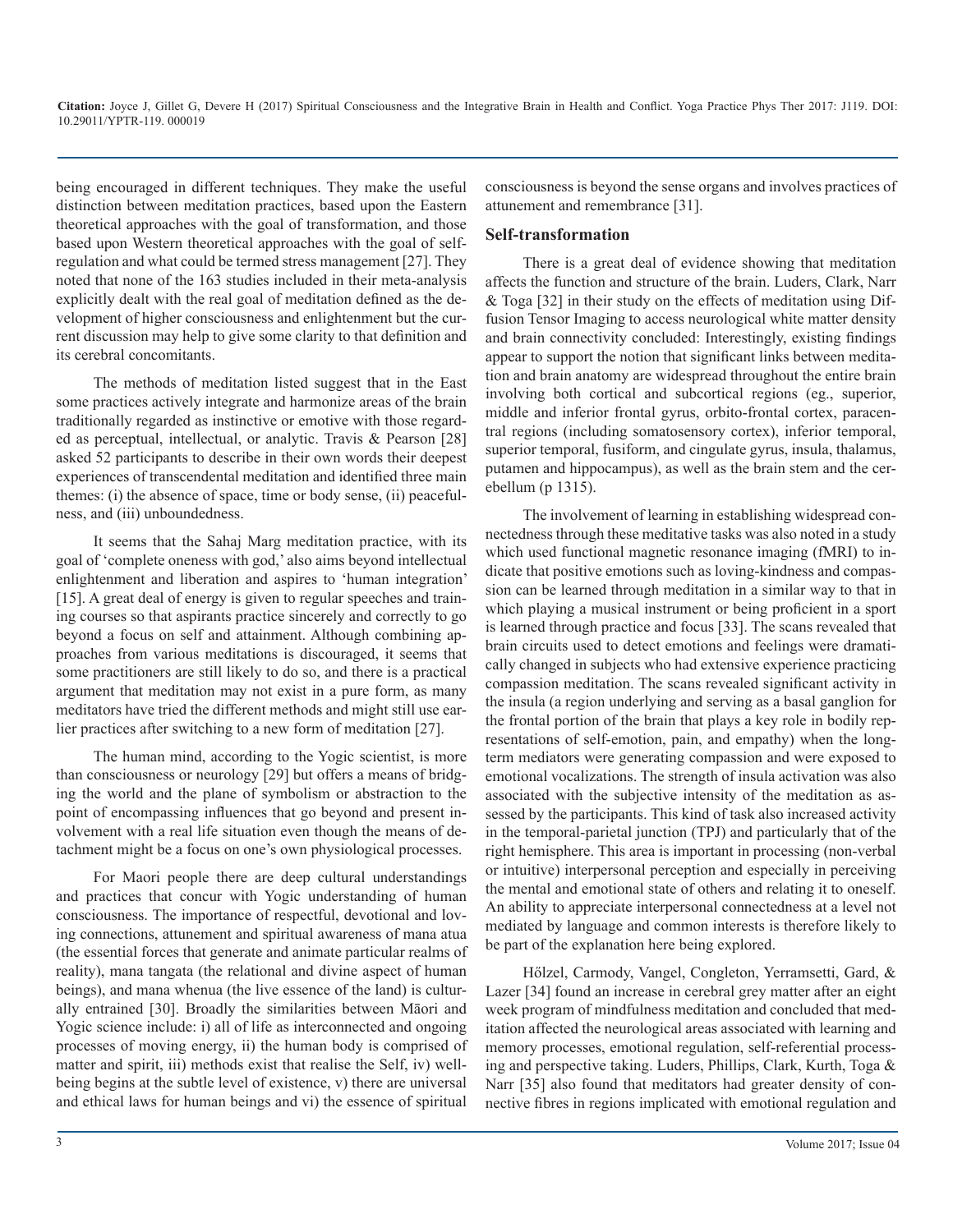response control suggesting an enhanced connectivity and ability to rapidly relay electrical signals. Perhaps this is implicated in the self-modulation, responsivity, sensitivity, and relational connection to others that are described in attempts to define spirituality.

In the Vedic Upaniṣads, the untrained mind is likened to a fish which swims back and forth, from one bank to another, where the two banks of the river represent the conscious and the unconscious regions of the mind [36] one focused on topics of interest the other driven by desires. The Maitrayini Upanisad (VI: 25) specifically defined Yoga as: the unity of the three aspects of personality (senses, the mind and the life force/ prana) in which one ceases to be under the influence of cravings and thoughts. In EEG terms we might expect to find this change manifest by a shift toward theta and alpha frequencies of intracerebral resonance (implicating relatively wide integration and unfocused information processing activity).

According to Sahaj Marg the experience of mind during meditation can be: i) imagination, ii) cleaning of impressions, and iii) 'revelatory' experience. A number of Māori and Sahaj Marg participants shared revelatory experience. There is some evidence suggesting that spiritual experience may be related to variability in serotonin 5-HT1A receptor density in the dorsal raphe nuclei, the hippo campal formation, and the neo cortex [37]. In their study the spiritual acceptance scale was correlated significantly with serotonin: "The spiritual acceptance scale measures a person's apprehension of phenomena that cannot be explained by objective demonstration" (p. 1967). However, the other aspects of the self- transcendence dimension, religious behavior and attitudes, were correlated with low binding potential. The correlation between 5-HT1A receptor density and self-transcendence was fully dependent upon the spiritual acceptance scale. It seems that spiritual attitudes and religious behavior do not require high levels of serotonin 5-HT1A receptor density, however spiritual acceptance and perception does [37].

They found that scores for spiritual acceptance versus material rationalism correlated significantly with 5-H1A binding potential. Significance was also demonstrated for self– transcendence and 5-H1A binding potential (2003, p. 1967). The spiritual acceptance scale measures a person's apprehension of phenomena that cannot be explained by objective demonstration. Subjects with high scores tend to endorse extrasensory perception and ideation, whether named deities or a commonly unifying force. Low scorers, by contrast, tend to favour a reductionist and empirical world view [37].

Participants in this study accepted and had direct experience of spiritual phenomena. For both groups such experiences were valued and recognised as natural: The third category is what master has referred to as 'revelatory' experience. Very valuable nature as they contain messages from the inner self of the Abhyasi

which, if properly interpreted, can help him considerably in his journey. Such experiences may come during meditation sittings, or as dreams. Master has also stated that orders, instructions, and advice from the master himself can be conveyed in this way" [38].

#### **The Relational Brain**

The brain comprises of the cerebral cortex, in turn comprised of the left and right hemispheres, connected by bands of tissue known as the corpus callosum [39,40], and subcortical structures. Diverse cortical areas subserve diverse information processing functions often resonating with other areas through linked subcortical centres and they are led by the frontal lobes (which gather information from the widest range of other cerebral locations, both cortical and subcortical) in responding in detailed ways to the environment [41]. The corpus callosum integrates the information between the two hemispheres and allows the transfer of information to coordinate bodily activity so that whereas our brain was once described as just one organ then researchers are beginning to write about the two brains held within the two separate hemispheres of the cerebral cortex (Schore, 2012) we are now realizing that contemporary human cognition integrates the whole package [42].

According to Carter, Aldridge, Page and Parker [40] the right hemisphere has its main growth in the first two years of life and is responsible for non-verbal communication including tone of voice, gesture, facial expressions of affect and perception in receiving signals from the outside. This hemisphere is dominant for a global view of the inner and outer worlds. It provides direct connection with the autonomic nervous system and holds the awareness of physiological states coming from the body. In this context it is interesting that mindfulness practices develop as an outcome the capacity for the human being to be more aware and present to the inner and outer experiences.

The brains of women, on average, are said to have a greater density of corpus callosum fibres and given this anatomical difference, one might expect female meditators to demonstrate more intuitive sensing of implicit holistic meaning, but it may merely indicate in women a greater propensity to integrate verbal and non-verbal approaches to life's daily tasks. In in meditators, other modes of integration may render this natural propensity for integration somewhat less critical such that male participants were equally adept at sensing by heart because of neurological changes induced by meditation itself and a higher level (of symbolic and inclusive) mindful and spiritual connection with the Master and tūpuna.

According to the literature the left hemisphere is responsible for linear and logical processes and is concerned with 'conscious explicit' cognition whilst the right hemisphere receives emotional information through non-verbal channels and is concerned with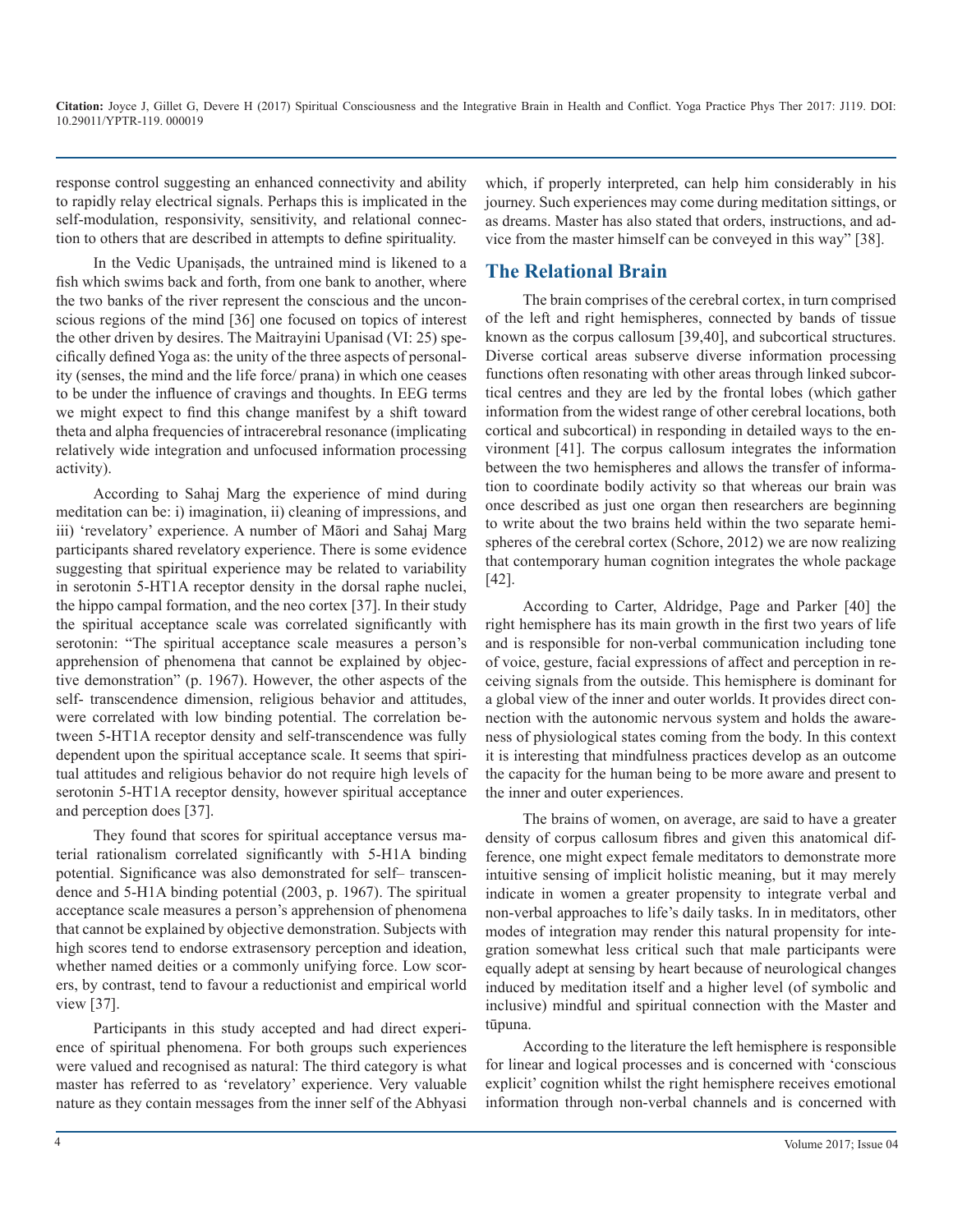unconscious aspects of experience. Mc Gilchrist [43] discusses the divided brain and the making of the Western world, postulating that the differences between the brain hemispheres are so profound that it is as if each hemisphere has its own distinctive mind. Each 'mind' creates a coherent, different and often incompatible version of the world driven by competing priorities and values (p 35).

The representation of the two hemispheres is not equal, and that while both contribute to our knowledge of the world … one hemisphere, the right hemisphere, has precedence in that it understands the knowledge that the other comes to have, and is alone able to synthesis what both know into a useable whole (p 40).

He notes that the left 'mind' argues-drives the organism along a path designed to realize a formed conception of the world and to hold to that program regardless of distractions whereas the right 'mind' is naturally more holistic and intuitive in a way reminiscent of the 'natural' (or stereotypical) function of the brains of women which actually have a greater density of corpus callosum fibers.

Recent research has shown that the human adult brain responds by demonstrating structural and functional plasticity, the term used for the brain's capacity to continually adjust to new information in response to experience [44-46], a change that can take from a few minutes to days (May, 2011):…it has the capacity for continuously changing its structure, and ultimately its function, throughout the lifetime. This capacity to change, which is known as brain plasticity, allows the brain to respond to environmental changes or changes within the organism itself [47].

It is therefore not surprising that studies show that the practice of meditation affects the function and structure of the brain [22-24] as can the 'word' as shown in the functional and structural brain changes that occur during verbal psychotherapy and other learning tasks [48-50]. The grey and white matter brain changes induced by compassion based meditation practices enhance our emotional and somatosensory brain representations of other's emotions (empathetic relating) an effect enhanced by meditation 'expertise' [35,51,52]. The study used Functional Magnetic Resonance imaging to show that compassion meditation activates the areas of the neuronal network involved in empathic processing of the same state as if one-self were in pain when one sees someone else in pain. A similar effect is also described in the research on the function of neurological mirror cells: A 'mirror neuron' is a brain neuron that is activated ('fires') when a living being (such as humans and other animals such as primates and mammals) observes the action of another. In other words, if an individual watches another person eat an apple, the exact same brain neurons will fire in the person observing the action as if they themselves are performing the act [53].

The ability to enter deeply into these non-intellectual states

of self-evoked in various ways (e.g. by actions and feelings of others has an important connection with spiritual practices. Recall that the practice of Raja Yoga is interested in the union of the self and begins with physiological processes of breathing5 and postures6 [54,55]. These aim at "strengthening" or purifying the system7 and relaxing the mind-body in order to achieve a deep internal integration. Yoga teachers express concern about the problem of the modern mind. By this they mean a mind associated with a brain that is not integrated due to stress, anxiety and, for many, trauma. Bertrand Russell's The Conquest of Happiness, (1932) describes aspects of a Modern Mind which would be familiar to these thinkers. He describes the ennui of the modern mind where basic survival needs have been met and yet the individual still chooses to focus mental resources in a reduced self-interested way.

I believe this unhappiness to be very largely due to mistaken views of the world, mistaken ethics, mistaken habits of life, leading to destruction of that natural zest and appetite for possible things upon which all happiness, whether of man or animal, ultimately depends. These are matters which lie within the power of the individual...  $(p 18)$ 

If we understand zest as 'a great enthusiasm or energy' then it reminds us of the indications of increased energy related to the Yogic understanding of prana and will (but unrelated to stress indices) and manifest in changes induced by meditation. Yogi describe such a mind as self- absorbed and self-interested, creating automatic cycles of thought, worry and anxiety about one's own circumstances, personality, and life situation. It is therefore intriguing that neuropsychologists are beginning to suggest that stressful life experience and trauma may impact on the growth of the fibres in the corpus callosum. This may interfere with the integration of knowledge between the two hemispheres and limit the development of a coherent sense of self and life events [56]. Other studies also note the sensitivity of the brain to external stress: … stress induced reactions in 5-HT1A receptor binding and alterations in serotonin activity may contribute to the etiology of both anxiety and depression. It may be that under situations of extreme or chronic stress, individuals who are at risk for depression and anxiety experience greater reductions in 5-HT1A binding and greater alterations in serotonin activity than do individuals who are comparatively stress resilient [57].

Some authors suggest that spirituality may contribute hormonally to stress resilience: "chronic stress may lead to down regulation of 5-HT1A receptors, spirituality and religiosity may enhance the functioning of the serotonin system, fostering resilience and protecting against the development of posttraumatic mental illness" [58].

Whilst these functions and the right brain develop most in the first two years of life, plasticity means that our brain remains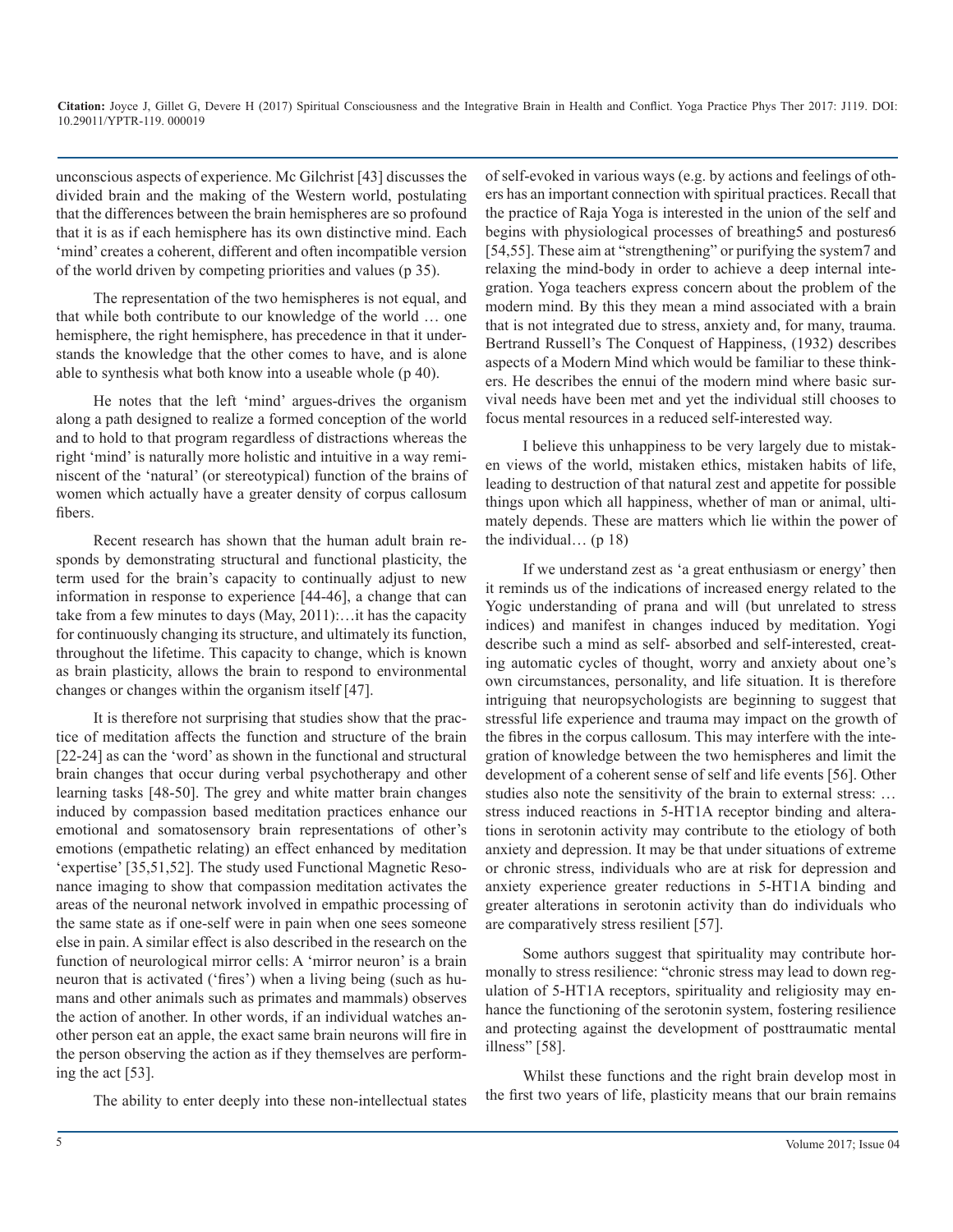receptive and open to change throughout the lifespan as is evident from studies showing that we can change in response to verbal psychotherapy [48], and meditation practice [32]. We can, it seems, not only learn compassion and empathy but also develop the neuronal pathways facilitating these responses.

Non-verbal processes are useful in assisting the right brain to reintegrate and perhaps this is potentially the greatest assistance of all the Yogic techniques in conflict transformation. These activities assist the human being on all levels to become a peaceful presence by encouraging inner coherence.

In this study the relational practices of the two communities encouraged such things as positive emotion, optimism and humour, cognitive flexibility, cognitive reappraisal in response to altercations with others, a moral compass grounded in spiritual maxims and tikanga (tikanga Māori is the process of living by Māori Values which are embedded and enlivened by practices of spirituality) and social support. Several of which are identified in the literature as building neurological resilience to stress: i) positive emotions, optimism and humour, ii) active coping style, iii) facing fears, iv) cognitive flexibility, explanatory style, cognitive reappraisal and acceptance, v) moral compass, vi) physical exercise, and vii) social support [58]

Travis & Pearson [28] found increased frontal lobe coherence, alpha and gamma power ratio in relation to other frequencies, and more efficiency in cognitive tasks (usually associated with beta activity) for participants who frequently integrated transcendence with day to day tasks. They also found high correlation between these modes of neurological integration and moral reasoning.

#### **The Group Brain**

The narratives of participants report many experiences of an invisible unity of communication and knowing (the Sahaj Marg group called this heart-to-heart): What does a "consciousness of connection" mean to you? The Spiders web. We are all connected and our lives are intertwined. Everything we do has an effect on everyone and everything else. Once we become conscious of this connectedness, we begin to adjust our lives accordingly. Our thoughts, words, deeds, it has been laid down in the Ten Maxims. We begin to live more simply, very naturally. We know that this is how nature intended it to be and that a simple life is better for us and everyone else. We realize the importance of our Sadhana because our spiritual progress is our duty to ourselves and everyone else. Attachment to people and worldly things leave us, because we know we are all connected to each other, and all connected to the source. And this becomes the only thing that matters. Knowing that all strings lead back to that same source and knowing that life is a process of continuous change and transformation helps us to

develop faith. We are never alone and we are always supported if only we are looking the right way. The answer to any question is always at our fingertips. All that's left to do is for us stay aware of this universal connection. It's the framework of our experience and it gives us support and stability even in times of great upheaval.

The spider analogy is common both in Māori and Yogic thought; "The similes employed by the Upaniṣads, salt and water, fire and sparks spider and thread, flute and sound assume the existence of an element different from being". For Māori participants an invisible unity of communication and knowing was connection through wairua (or spirit): "You become part of the whānau/ family because there's this automatic connection and actually everybody is attuned to their intuition". This sense of unity was not a momentary experience but rather an ongoing mode of embodiment a connection to Master, tūpuna, Atua mediated by: i) a process of willpower, ii) cognitive remembrance, iii) daily practices of attuning attitudes and behaviors, and iv) a feeling of awe, reverence and zest an experience that was multi-dimensional in its practice and expression. Davis [59], approaching spirituality through cognitive neuroscience, moves us towards a greater perception of the subatomic world that we are part of: "…the brain is capable of providing an experience of unity and bliss and that this may be triggered by electromagnetic fields" [59]. He goes on to suggest that Spiritual Values such as Truth, Love, Unity are certain frequencies that human beings respond to and are enlivened by: Universal Values are an invisible yet apprehensible presence, essences and forces, which may beget noble human thoughts and feelings that are beneficial to the body, our mental, emotional and physical wellbeing. To explore and embody Universal Values leads to the Exploration of the Source of All Values. The Value Giver, the Ultimate Value and Everlasting Never Changing Presence (p 67).

In practice, it seemed that this shift in focus or awareness happened for many Sahaj Marg participants in relation to the inner Master as a transcendent, omniscient, omnipresent, source and presence while Māori participants had a deep and similar connection to Atua and tupuna. From these perspectives I have viewed the experience of study participants as resting on a mode of brain function attuned to a field of connective frequencies and intelligent shared consciousness.

Davis [59] describes an individual brain, attuned to Spiritual Values, as offering a "cosmic brain map" embodying a neurogenetics of peace: Such a cosmic brain map is grounded in thought patterns and brain activity capable of eradicating discomforts in the body by the agency of the mind and spiritual values and it is a brain compatible to thoughts without limitations where everything and anything is possible. For this kind of brain peace is accessible at all times, in any situation. This has been described as a peace that surpasses all human understanding, a brain that is at peace,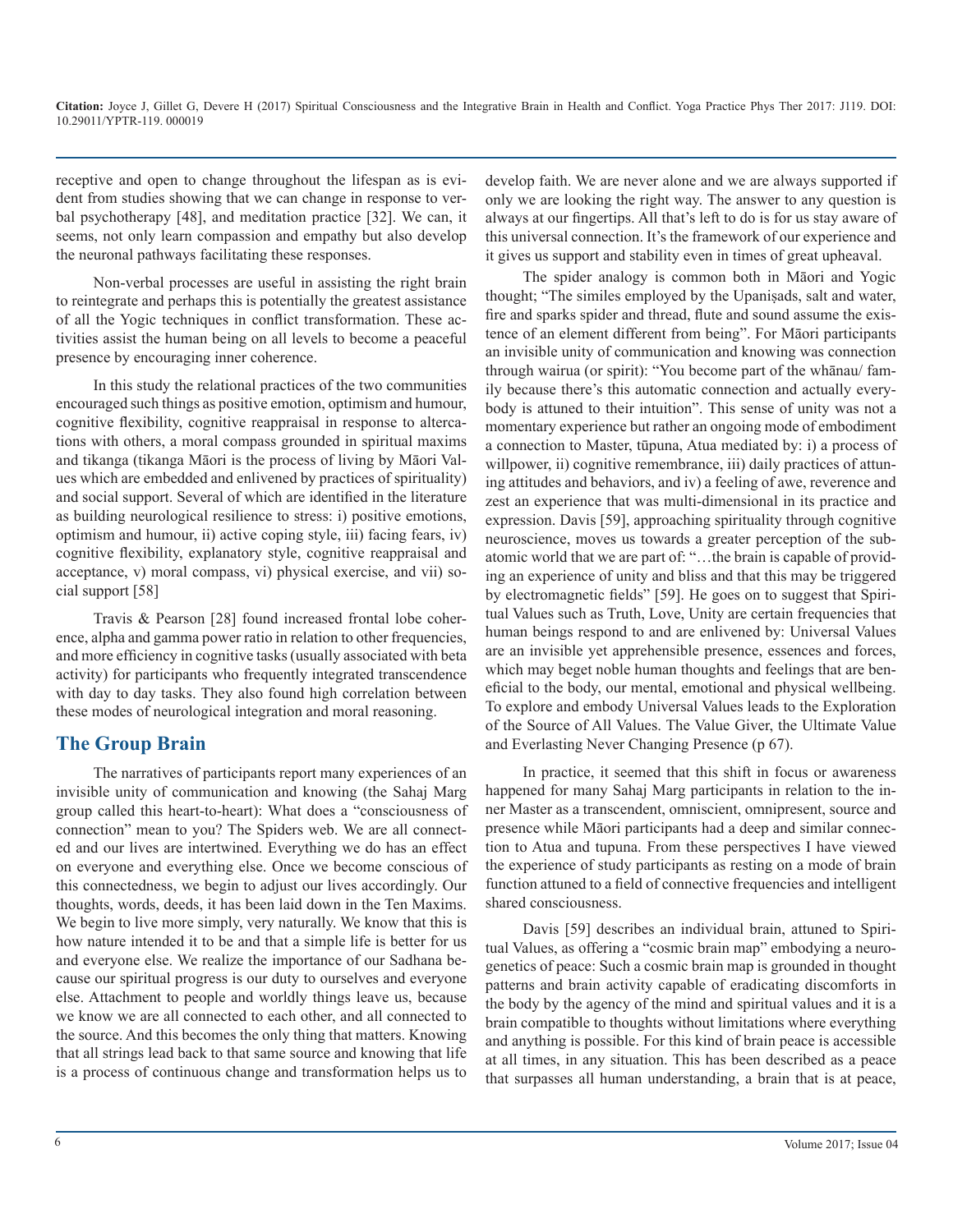even in the face of life-threatening events, a brain that is most of the time entrained and in synchrony with the heart, respiratory, digestive and nervous systems".

Davis [59] regards a transient spiritual experience as quite different from a cognitive attunement:

"Reporting a Spiritual Experience of "Oneness" with the Universe that one has at a given point in time is different than "manifesting the love of God continuously" in actions and words like, "I Am The Love and The Light of God" implying an Identity and an ongoing way of being rather than just a transient experience" (2006, p 60).

There are few studies of the neuro psychobiology of spirituality or what Davis calls "a cosmic brain map" but participants in the present study appear to give glimpses or indications of what Davis [59] describes as an: "Emergence of a fully conscious Human Being who physically embodies and expresses continuously Universal Values" (p 67) suggesting a new area of cognitive neuroscience scholarship, once purely the preserve of the mystics.

#### **Interpersonal Neurobiology**

Interpersonal neurobiology refers to an integrated understanding of the effect of interpersonal experience on the brain: The entity we call mind can be understood in the simplest terms as patterns in the flow of energy and information … Thus, though we may speak of mind as emanating from the neurobiological processes of the brain, this … is an abbreviated way of referring to the flow of energy and information within the brain as a fundamental part of the functioning of the body as a whole. The patterns in the flow of energy and information, the essence of the mind, are a product of both bodily (neuro physiological) processes and interpersonal interactions [2].

In many ways this seems similar to the Yogic definitions of mind as citta – a way of referring to the human connections that create the neural connections from which mind emerges so that what are treated as spiritual processes may directly shape neurological integration.

The necessary processes of individual change prior to any emergence of a cosmic brain map and the level of connectedness and attunement that these participants experienced see m, from observing practitioners, but require certain practices. These may be cultural practices that nurture connected-ness during childhood or spiritual practices that allow changes in adulthood. Both routes promote differences in the neurobiology of those who relate in such ways.

Neurobiology of spirituality is not well understood ... There is some evidence from positron emission tomography studies to indicate that spiritual or self - transcendent experiences are associated with density of 5 – HT1A receptors, implicated in the psychopathology of depression, in the dorsal raphe nuclei, hippocampus, and neo cortex of healthy adult males [58].

Participants, who develop an integrated mind via the Yogic processes of meditation and attitudinal change, described the process as difficult, emotional and, at times, uncomfortable. One practitioner talked of the difficulties of integration of the self and developing a consciousness of connection: I don't know why it's such an ongoing process. Why is it so difficult? Sometimes I think maybe it's a complex evolution from an animal brain through the human into? You know -- I have this idea that it's possibly about a growth of perspective -- simple as that. At first you see only yourself and if all you can see on one level is the separation between yourself and everything that you pick up or touch or bump into, talk to. And probably most animals live in that realm, although I can't say that I know that for sure… and then, a little bit wider, I think possibly where most people are, …we see these systemic processes, we harness them technologically very well, social structures and everything. But that's the systemic cooperative view and I think people are finding that we can no longer sustain in a competitive, individualistic which -- is all those things that we look down on in terms of moral values or see as being dangerous, morally. You know, greed, selfishness and so on. And we're seeing that those systems just can't sustain us socially anymore and also that there's a conscious move – we're looking at people starving around us and going -- 'hold on this isn't working'. And I think that's the systemic level ... From the individual, to the tree, through to the systemic entity of the forest for example. Those systems overlap, emerge and become unified. Then it becomes unified – with universal prana. And I wonder, possibly, if it's a matter of evolution of awareness.

This is the kind of integration in neuro-cognitive processes that Hughlings Jackson regards as the basis of "universal and most complex representation … and co-ordination" (1887, p. 34). Others describe an evolution of awareness happening in an ordinary way, as the condition of the heart and mind change rapidly if there is remembrance or attunement via 'thought – feeling' to the energy of the Master - a mind that was already stable and tuned.9 However, some Sahaj Marg participants experience self-doubt and confusion and Badenoch and Cox (2010) argue that group therapy can be aided when participants realise that issues may be neurobiological in origin rather than character flaws, thereby increasing self-compassion, and decreasing blame and shame (p. 465).

The practice of observing one's own mind, as well as the minds of the individuals in the group builds in a layer of processing via increased integration between the middle prefrontal cortex and limbic regions, creating a broader perspective and a sense of confidence and stability, often followed by increased compassion" (p. 464).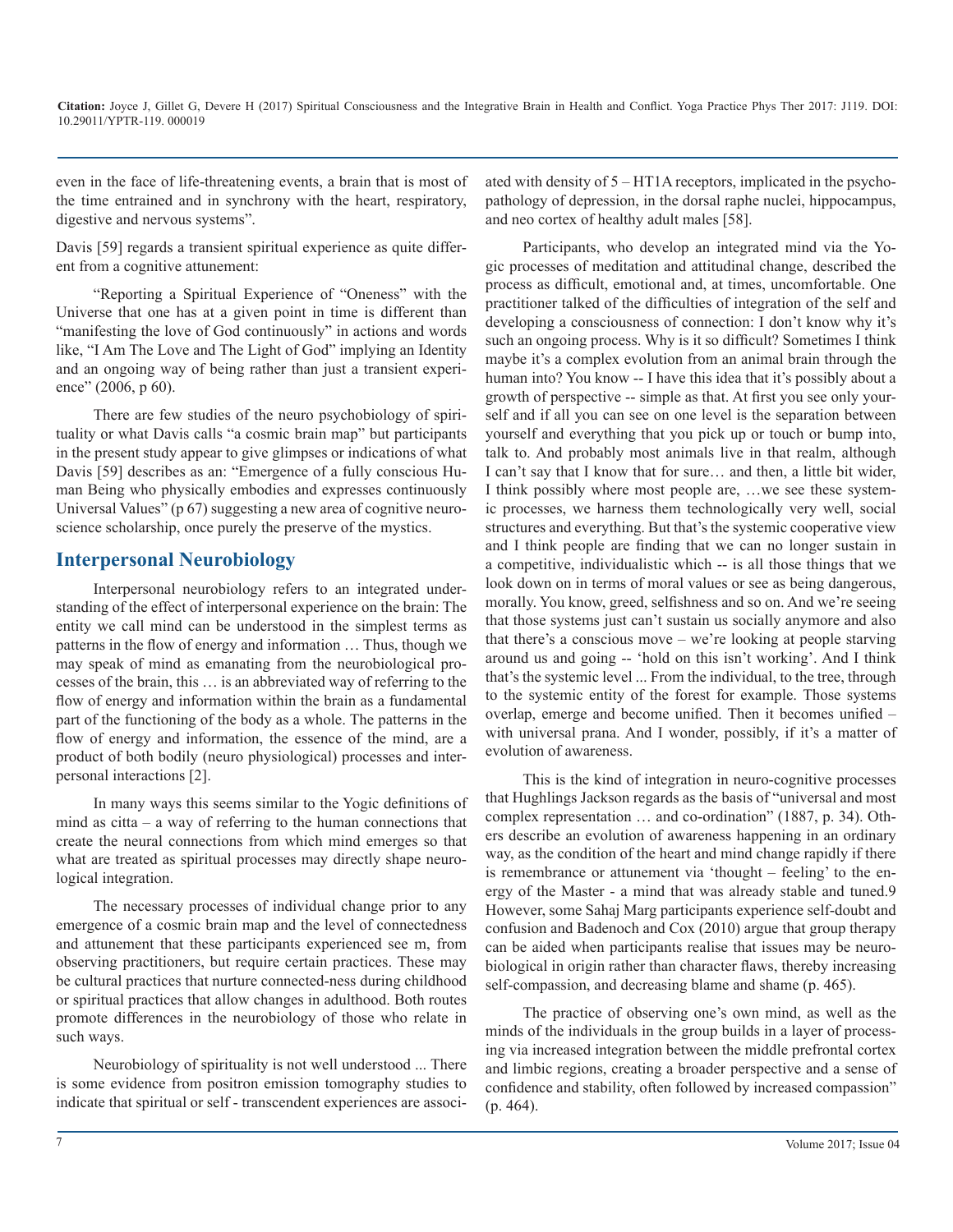They suggest that as the limbic system settles into a less stress-oriented pattern as a result of this internal integration, the reduction in reactivity allows a greater range of experience to emerge in the group. Whilst Sahaj Marg and Māori participants were not in therapy, they all experienced natural, intimate and prolonged group living so that understanding group process is helpful in explaining the recorded observations and experiences and the neurobiological evidence indicating that human beings experience physiological resonance, one to another. Buchanan, Baley, Stansfield & Preston [60] examined the contagious effects of physiological stress. They studied public speaking as a stress producing activity and measured salivary cortisol (measure of activation of the hypothalamic pituitary Adriano cortical and sympatho-adrenomedullary stress axis in human beings) in speakers and observers to discover a resonance in salivary cortisol between the two groups. They concluded: "In human behaviour, emotional contagion is described as a simple state in which one simply catches the emotions of another, producing a similar internal state in the observer that resulted directly from the observation" [60].

This finding suggests one possible mechanism of the spiritual benefit of spending time with an actual master or in remembrance of the inner Master (for Sahaj Marg) or tūpuna and/or atua for Māori: It's just like this open space. You have a lot… massive… majestic. When you're in this world you are kind of boxed in kind of thing. … thinking about things all the time, you know. I've got to do this and if I don't do this, then this will happen…you know? But when you're connected with your tūpuna, with your spirituality, its space. It's massive and you are not. So you have more freedom.

This is a graphic introspective description of the escape from a confining, stressful or threatening experience in which one feels under demands and unable to be and enjoy oneself.

#### **Compassion and Volunteers**

Spirituality seems to be importantly relational [61,62] for the two communities being studied. The ashrams and organizational structure of Shri Ram Chandra Mission are run by volunteers from all around the world and many aspects of Māori cultural organisation, including maraes (meeting houses) and particularly the process of achieving justice (e.g. in terms of the Waitangi Treaty and land settlements), tends to occur through coordinated efforts. Māori leaders, with full, extended family lives and employment in jobs that were often low paying, alongside their tribal leadership roles act voluntarily in consensus building and in leading peaceful resistance.

Indeed, the first documented global example of passive resistance towards the British colonial soldiers was demonstrated by the people of Parihaka during the years 1879 to 1880. The village itself had been established in 1866 as a refuge for Māori forced off their land by the British crown, perpetrating the brutal land confiscation of 1865. Te Whiti-o-Rongamai and Tohu Kakahi led their people in a long dispute on land ownership and, in response to the soldiers forcing and destroying their village, showed no aggression [63].

Soldiers were met by women and children and given food and welcome. At no point was violence met with violence. It is difficult to imagine the depth of connection, solidarity and commitment that such a course requires from a people. According to Māori, the well-known activist, Mahatma Ghandi, learned about the actions and philosophy of Te Whiti-o-Rongomai from an Irish delegation that first visited Parihaka and then later met with Ghandi [63].

The actions of the Parihaka protest were extensively reported in English newspapers at the time [63] so that: In this storyline, the history of passive resistance begins with indigenous actors in Aotearoa, spreads to Ireland and then on to India before making its way across to the United States. It is an inventive whakapapa (genealogy) of non-violent protest in which the seeds of the family tree of passive resistance were planted by Tohu and Te Whiti at Parihaka (p 1089)

According to the literature there is a certain cluster of personality traits characterizing the person who is likely to volunteer, help or be pro-social: "empathy, a sense of responsibility, concern for the welfare of others, and a sense of self-efficacy" [64]. Costa, McCrae, & Dye [65] also describe pro-social personality traits: i) openness (active imagination, aesthetic sensitivity, attentiveness to inner feelings, preference for variety and intellectual curiosity); ii) agreeableness (trust, straight forwardness, altruism, compliance, modesty and tender mindedness); and iii) conscientiousness (order, dutifulness, achievement striving, self-discipline and deliberation).

How do such traits develop? Recent laboratory studies show that empathetic concern triggers the brain's release of the hormone oxytocin promoting collective action and pro-sociality [66]. The neural underpinnings are extensive: The neurobiology of social support is complex and involves many brain regions, biological pathways, and neurochemicals. The neuropeptide oxytocin is important in mediating social attachment and bonding, and has been shown to augment the anxiolytic affects of social support during stressful situations, perhaps by reducing HPA axis activity [58].

Oxytocin is the main neuropeptide associated with childbirth, breastfeeding, and the regulation of social behavior, affiliation, reproduction, communication, aggression and attachment in human beings [67,68]. Volunteers undertaking these pro-social activities may have a range of motivations (obligation, reputation) arising from a reduction in self-regarding concerns and an increase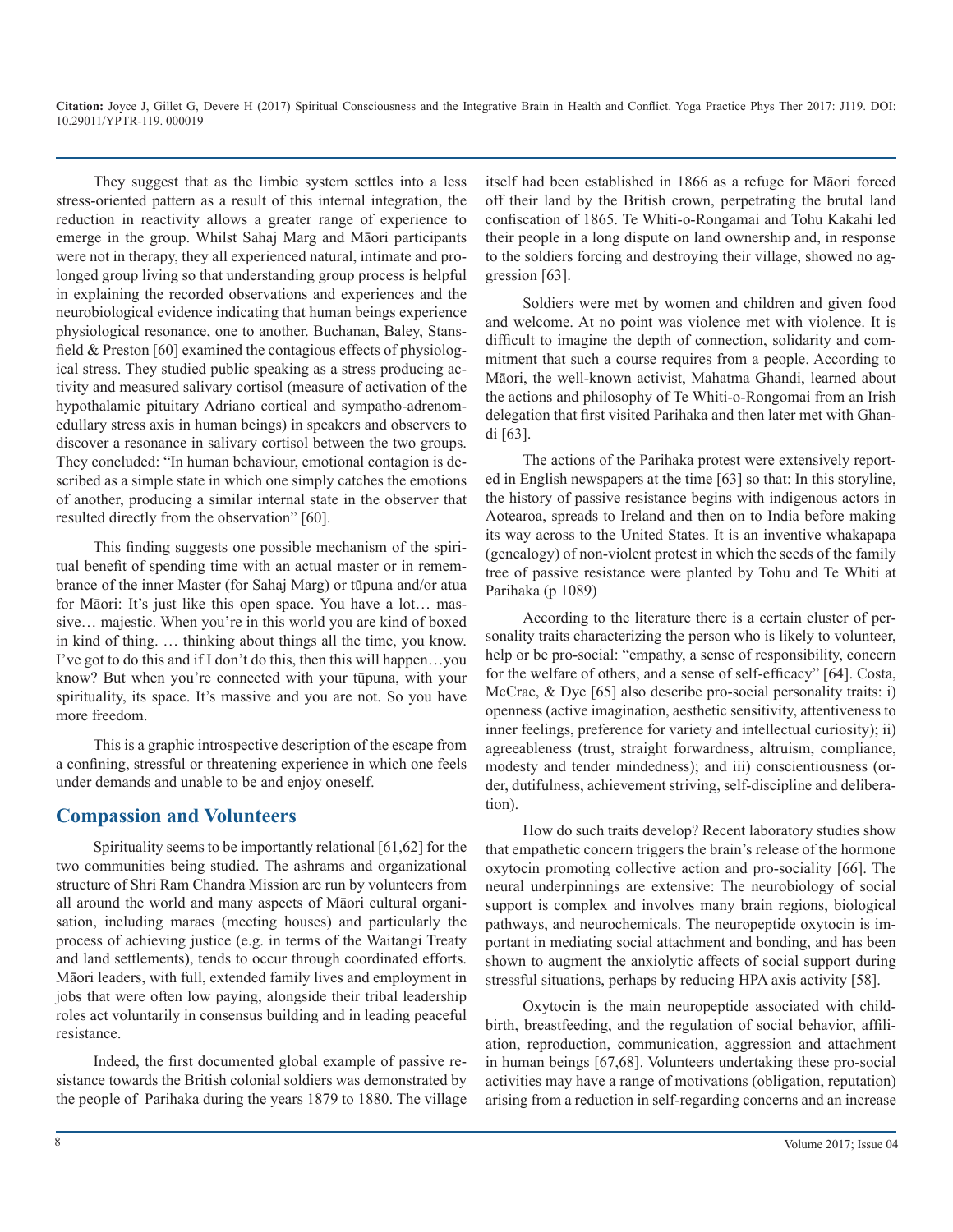in other regarding motives (Batson, 2010). Empathetic concern is a key factor in motivating collective action: "altruism, which can be thought of as putting one's moral compass into action, is a powerful contributor to resilience" in response to stressors" [58]. Sahaj Marg literature also offers that volunteering, an aspect of altruism accelerates spiritual progress or integration, especially if nourished by an internal remembrance of the Master.

Sprecher and Fehr [69] conceptualize compassion as a type of love that can be demonstrated both to close others and also for all of humanity. The define compassionate love as a behavioral, emotional, and cognitive attitude focused on care and concern for others manifest in supporting and helping in times of suffering and need. This type of love is described as selfless and self-sacrificing. Others identify three aspects of compassion: i) noticing another person's suffering, ii) empathically feeling that person's pain, and iii) acting in a manner intended to ease their suffering [70]. Notably, empathic sensitivity may not be translated into action and, in fact, feeling another's pain may be immobilizing [71]. Thus active compassion, more than empathy alone, requires action regardless of outcome as evident in the Māori participants' focus on compassion as encompassing empathy, altruism and action.

The act of volunteering in a compassionate way seems to produce positive outcomes, such as improved social bonds, enhanced well-being, feeling less lonely, depressed, and anxious, both for those acting compassionately and the others involved [72] and Sprecher and Fehr [69] conceptualize compassionate love as positively associated with empathy, helpfulness, volunteerism, and social support. Empathy in this context is defined as the: "capacity to understand and share another person's emotional experience" [33]. Empathy has been usefully summarized in a social work context as: i) the innate and the proximate mechanism for altruistic behavior, ii) mediated by neural networks, iii) including affect sharing, self/other awareness, emotional regulation, and perspective taking, iv) empathetic skills enhance resilience, and v) empathetic perspective taking leads to targeted helping of others [73]. Related literature on meditation shows positive influences on the quality of relationships [74,75]. Pruitt and McCollum's [76] qualitative study examined the effects of three meditative traits on close relationships and found: reduced reactivity, a greater sense of freedom and safety, and new understandings about the connections between people that enhanced understanding of concepts like unity, separation, intimacy and independence. Others have found that attitudes of mindfulness correlated with greater marital attachment and relationship satisfaction [74,75] so it seems that meditation leads to a humanizing of practitioners expressed in qualities and behaviors such as helpfulness, empathy, compassion, social support, connectivity, relatedness and reduced reactivity [77], all pro-social personality traits.

Compassion has been described as the outward concern for the well-being of others [78]; as a non-judgmental, compassionate attitude towards oneself; as an affective experience aimed at facilitating cooperation and protection for those who are vulnerable [79] and as part of a family of states including empathy, sympathy and pity. Buddhist literature adds other qualities including: lovingkindness, joy, sympathy, and equanimity [80]. Self-compassion adds another aspect: Being touched by and open to one's own suffering, not avoiding or disconnecting from it, generating the desire to alleviate one's suffering and to heal oneself with kindness. Selfcompassion also involves offering nonjudgmental understanding to one's pain, inadequacies and failures, so that one's experience is seen as part of the larger human experience [81].

Psychotherapist Claudio Rud [82] adds that empathy is also self-transformative: …to empathize is then to be in contact: with myself, with the other, with the environment, all as one and one as all. It is a form of encounter that, as with any genuine encounter, is eternal — not because it lasts a long time, but because it fills 'all the time' (p 166).

It seems that in addition to being 'biologically wired' to respond and connect with the 'Other,' the capacity to 'feel deeply bonded' or attached to living beings in a universal way, is developed by study participants through various spiritual techniques cultivating cultural and psychological processes that promote a deep "remembrance" of human relatedness [38]. "Empathy is then, for me, a form of the practice of Otherness. Perhaps this is the primitive language in which we can all understand one another, the language of resonance that we share in our empathic communication" [82].

The literature on spirituality therefore embodies a universal ontology that encompasses transcendence of individual ego or 'iness' and leads towards a deep consciousness of connection and relationship [83,84] that integrates brain function by drawing on the most universal and diverse sources of information about one's own place in the world of nature and other sentient beings. For the Māori community, values of whakapapa encourage an understanding of one's profound connectedness in a balance with all other things encouraging practices celebrating interrelatedness and prosociality. The Māori word, whaaungatanga, which translates into English as 'connections and relationships' and a sense of communion and we-ness [85] anchors many protocols focused on around the communal meeting houses/marae that recognise and grow this sense of connection between people. Māori culture speaks of the quality of relationships that should exist between people and calls for respectful relationships with awareness of the responsibilities and obligations that arise from that. Volunteering combined with an internal attitude of remembrance or universal love, expressed in hospitality, are the life blood of practical spirituality.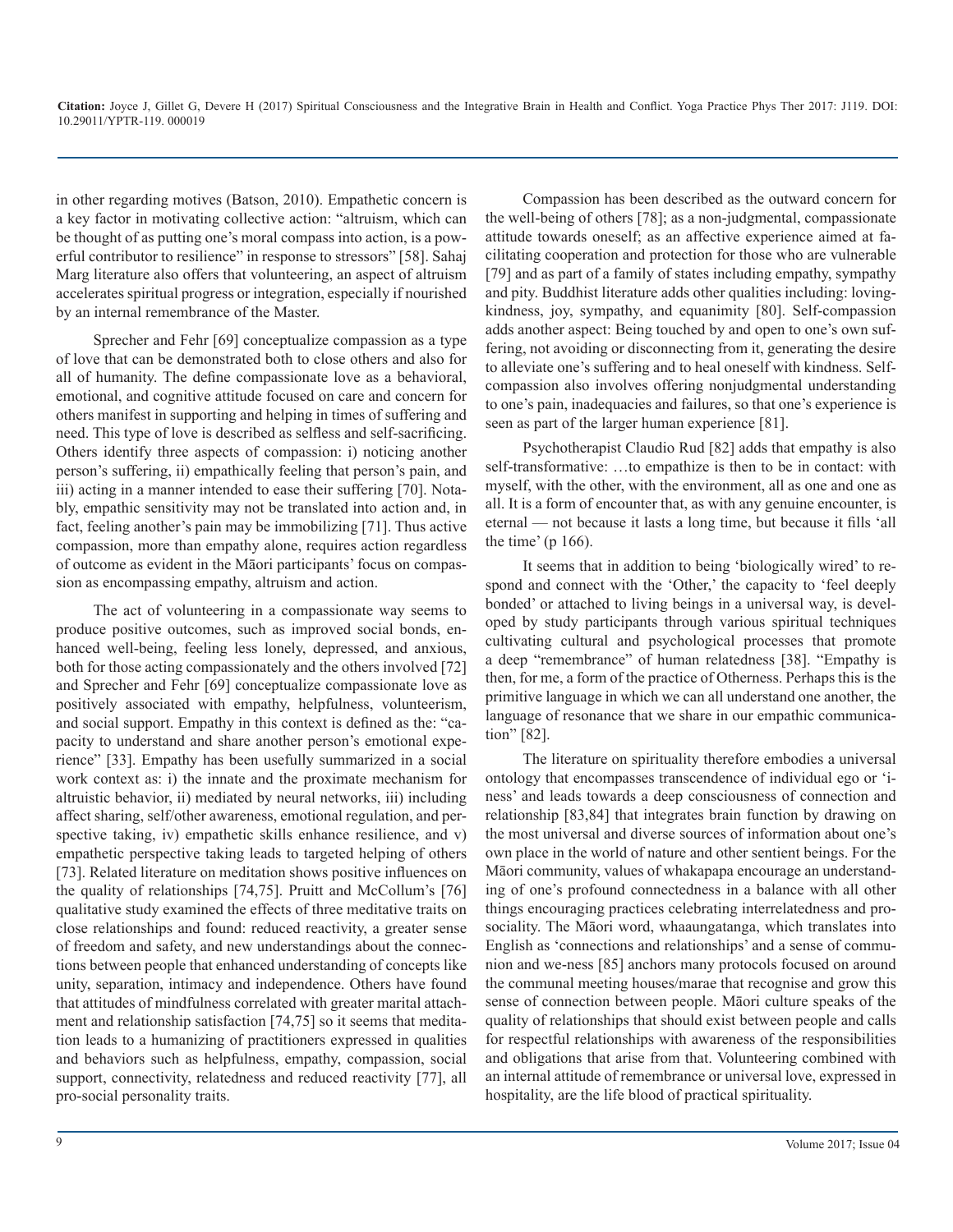#### **Neurology and Peace Keeping**

It is clear that the contemplative practices have a powerful effect on the neurology and personality of devoted practitioners and exploit the fact the brain maintains plasticity throughout the lifetime. Yoga is founded upon knowledge of practices and processes of physiological relaxation, alongside contemplative and attitudinal practices that are conducive to integrating the mind. The brain's plasticity and its responsiveness, explain why meditation and contemplation effect changes in brain structure and function related to compassion, intuition and empathy fundamental for personal well-being, conflict resolution, and peace building. These effects should encourage the use of contemplative and arts traditions in the transformation of post-conflict societies and the individuals who have to find sustainable ways of living in them.

Judith Schore argues from her work on the neural effects of trauma and therapy that a therapist has to find a way to be "psychobiological attuned to the patient's internal state" [86]. In contemporary society, riven with conflict, political alignments, and stresses of many different types we often encounter traumatized individuals who need to rediscover techniques of neural integration and the promotion of presence, calm, and states of peaceful awareness of self and others. The capacity of an individual to be aware of multi universes and to become attuned to the reality of others appears to be an outcome of individual spiritual development, and can plausibly lead towards social transformation [87]. If we recall the studies that examined the broad field effects of consciousness associated with collective practice of Meditation, we note that quality of life measures from archival statistics and content analysis of current events demonstrate a range of improvements including reductions in indicators like: i) unemployment and inflation, ii) violent crime, total crime, fires, mortality rate (except traffic fatalities), iii) traffic fatality rate, auto accident rate, iv) pollution, v) beer consumption rate and, vi) cigarette consumption rate [88-90]. Assessments of consciousness-based interventions on war and peace utilized; the Conflict and Peace Data Bank (COPDAB), war-related fatalities and injuries, and blind ratings of news content for evidence of hostile acts, verbal hostilities, and cooperative events [89]. Such measures suggested the positive impacts are not only individual and organizational, but also societal transformations [91]:

… qualitative and quantitative measures, or third-person perspectives can be used to investigate pure spirituality, applied spirituality, and spiritual development … enlivening the inner Being through experiences of pure spirituality … in turn leads to healthy changes in behavior, each individual personally becomes an instrument for transformational change in organizations... an "inside  $\rightarrow$  out" approach to change' [92].

#### **Awakening and Awareness**

In this study of spiritual brother-sisterhood, participants from around the world were asked about their experiences of this concept in terms of the holistic views outlined in Yogic and Māori texts. All participants knew themselves as an individual consciousness with an awareness or realization of self as more than body mentioning spirit/wairua and unseen energies as influencing their biology. They gave many examples of physical change in their bodies in ways that suggested that some biological process may begin to be consciously viewed as a quantum expression of mind.

The following example highlights the participants' views about sacred spiritual and energetic being, including yama, niyama, and remembrance of connection: How we fit into the ecology, into the cosmology, into mythology and it comes back to knowing who you are. If you know who you are and you have a whakapapa that's Māori or if you have a whakapapa that's from Glastonbury and the ancients of the Avalon's. You know if you have the ancients of the Scottish there is the wisdom of the Celts. There is also the wisdom here in this when/ this land for everyone. But those adolescents-were the beginning of mankind's relationship with this land but are not the end point. They are a really good starting point to understand wairuatanga, manaakitanga but without that intrinsic sacredness, spirit- who are you as an individual- you can't go beyond.

The following expressed what this feels like as a way of being in the world with a series of constitutive connections to others according to whakapapa: What does it feel like- it feels peaceful, you know I want to stamp my hand on the table and scream it's about capacity, it's about change, it's about growth, it's about seeing what our true potential is. We don't know what our potential is. If we truly opened our hearts - do we know? Have we truly ever experienced a collective consciousness on this planet that is truly connected and truly about heart? I mean … it is beyond even my comprehension to think what that could look like. But it would feel incredibly scary and I think that's where the resistance … comes from; I feel we want to control, we want to be able to predict, and we want to know what's going to happen next. And so we miss things. When you open up your heart and allow things to flow and not be inhibited by the mind and our pre-socialised understanding about what this world is all about -- it's dizzying. Because when you do open your heart to experiences without that static, without that buffer -- life is different. Life is absolutely different and how we engage with it.

This excerpt conveys the sense of potentiality, of a shift in consciousness and what it might be like for a group of human beings to experience an invisible collective consciousness beyond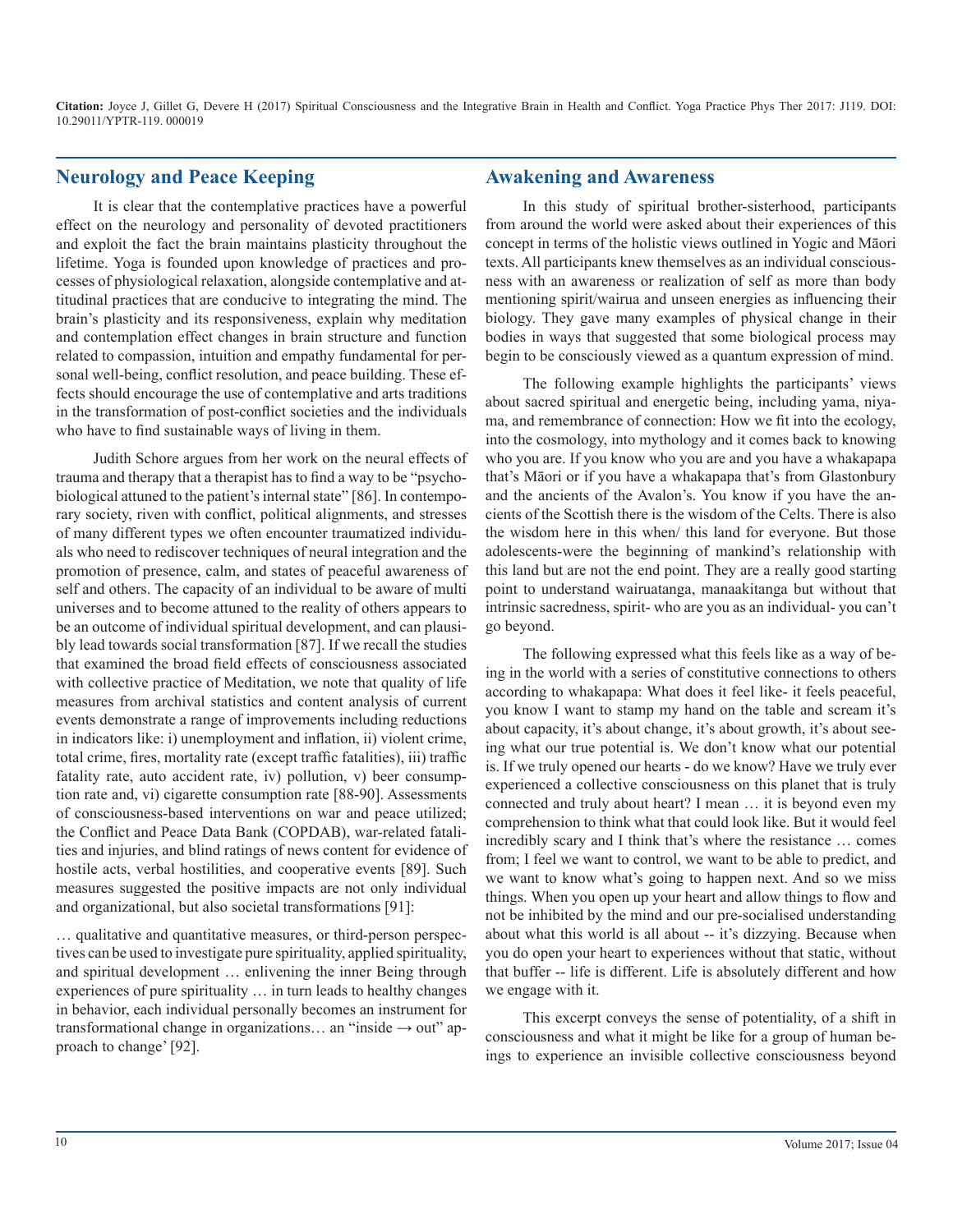the pre-conceived differences based upon physical or cultural form, self-created fears and doubts consisting of prejudicial barriers based upon ignorance of our true oneness as human beings.

Many participants in this study described awareness as of a child, a consciousness open to a wider reception of knowledge and the negative influences that society, and its institutions can impose, provoking self-doubt and closing down of these capacities: When I was a young kid I used to see halos. I was bought up in the Mormon Church for a few years. I would watch the elders and go and look at these gorgeous halos and because they were elders I would think that it was okay. You know they are halos- it's all good! They were meant to have them because they were church elders. God has them so these people have them too. And then I'd see little colours and occasionally I'd get little feelings and I'd see things and things would come out of my mouth and then I was taught that was evil and wrong so in my teenage years I really struggled with seeing and feeling things because it was wrong.

For another participant her experiences of connection involved expanded levels of seeing and hearing and sensing for instance of they, her tūpuna/ ancestors: It started when I was about four. They used to yack away to me and it used to really upset my mother. Apparently it was because of me that we couldn't go to my granddad's funeral/ tangi because I said "no its okay mum he's just sitting over there and he's telling me that old lady's mean. That old lady over there is mean (which was my grandmother). So it was the only funeral that they never took us to and my older sister says 'if only you'd shut your mouth, can't you just shut your mouth' and I'm like 'okay'. I'd find things that had been lost. Like some people thought they had been lost forever and I would find them in rivers and other places.

Māori participants described a spiritual family of human beings as an intuitive recognition or tuning in, from which arises knowledge of how to support each other perhaps without words: And so you know when something's up and you know 'do I need to do anything about it' or does someone else. People within this room do that without having being told to do it- they pick up, we all pick up on. The right person then approaches the person rather than being left. Does that make sense? Others described this more esoterically in terms of human beings emitting an energy that connects each of us as a practical illustration of 'all of life as energy'(in Sankhya philosophy). It also suggests that time and spaces are constructs representing situations at certain levels of abstraction: "One thought following another gives us a conception of intervals which we call time, while that which separates them, is what we call space" [93]. In Sanskrit time and space are known as kala and desha and are self-created maya/illusion.

A Māori participant expressed a similar thought: For me it's about a connectedness and I suppose it's the image that I have is this light ball which is emanating from each of us as individuals and it's that connection that happens in the 'and space' my teacher calls it. Reweaving the web. It's those little nodules. I see me as a nodule on that woven world and when we have that wholeness then we are able to reconnect to others. Others and ourselves in the past, present, future, and in the now. I suppose brotherhood also elicits healing. Healing connectedness.

This is in "the woven universe"-whereby we are all connected and woven together as individual nodes whose being is relational [94]. In Sankhya philosophy cosmic energy is omnipresent and Yoga teaches one how to join with this energy - to find the cosmic frequency and tune in. A weaving together of subtle energy and attitudes of willingness and hospitality creates a process whereby we become like receiving stations of light - gifted, healthy bodies able to receive information from all sources: It's like when you go onto a marae and you do the hongi. And there's somebody (you've not met before) and you actually stop. You both stop. I always say kia ora (hello) and hongi but then all of a sudden you just have a feeling and it's there and you are pressed together and it might only be half a second but it feels like an eternity. It's like you know that person, there's something- you know the energy. You recognize the energy, and that person recognises your energy. That's happened - well actually that happens quite a lot.

Here a conscious connecting field of energy has the capability to affect the 'Other' as in both Sankhya and Māori philosophy. That profound thought recalls the David Bohm's [95] claim that your thought-feeling can uplift or deflate me; it can encourage or it can damage, because we are one. Yogic science trains our concentration to tune in until we are there at the deeper, internal levels of self - as connected to the 'Other' as a Māori participant also notices: And actually at the end of the day even though some of us weren't physically present, it isn't like where are the sisters? We're actually there [others agree]. We get caught up in the physical presence when the non-physical is stronger and it's just about calling on that. Say 'hey guys we need some support/ affi out here.' Invite something; I need help here [96-102].

These descriptions of a shared, internal heart-based, quantum communication between human beings and invisible others were given by many participants who were ordinary, well- functioning adults, engaged in modern family and working lives. Figure 1 outlines the interaction between an individual's material reality and the tuning in by thought and will to the quantum world and the 'Other' [103-105].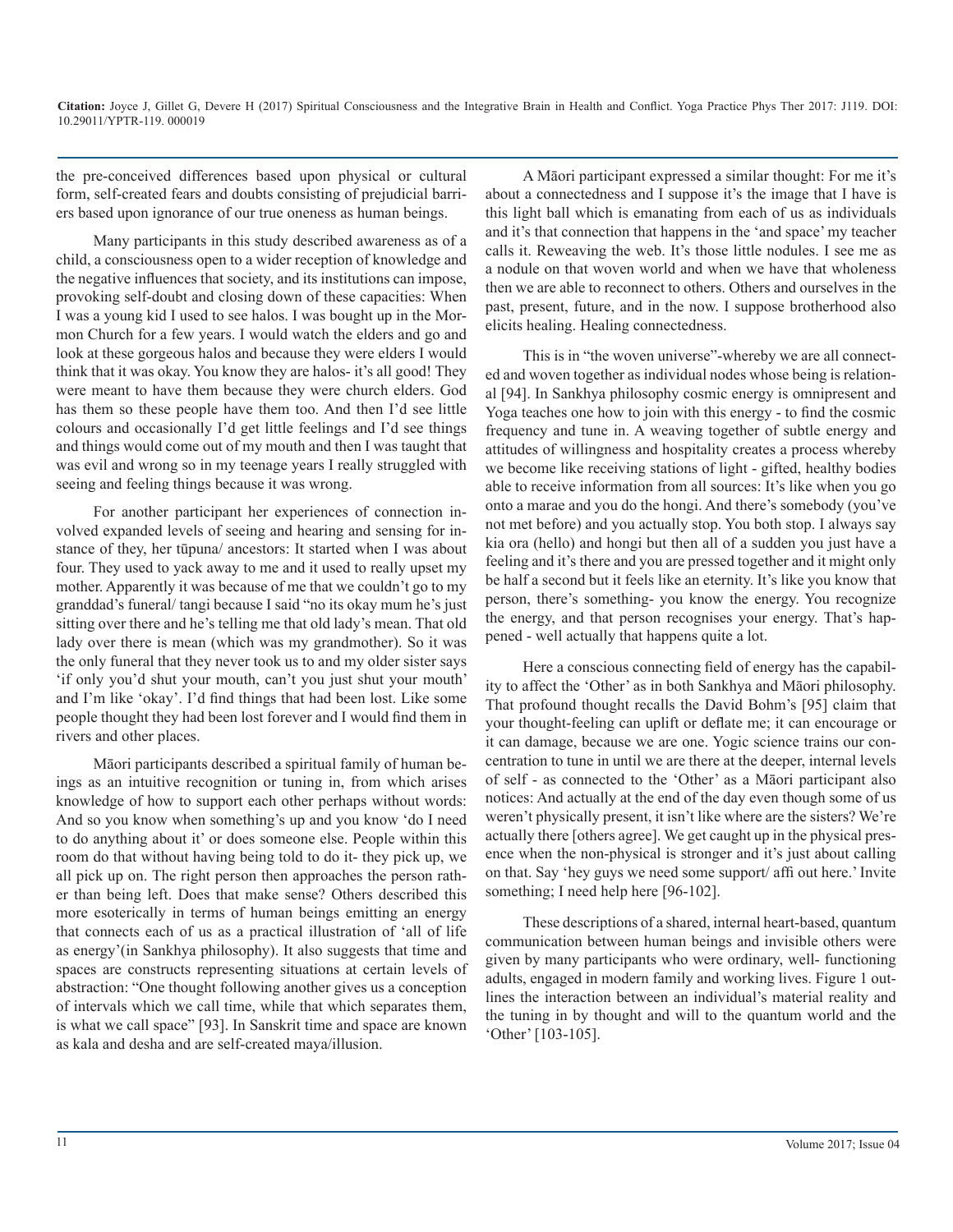

**Conclusion Figure 1:** Individual practices and spiritual connections

The essence of spiritual brother-sisterhood appears to take us into self-transcendent thoughts about who we are. These stories invite us to dive into the potentiality contained within ourselves and our nervous systems as evolved structures capable of highly integrative processing enhanced through disciplined, regulated, time-tested practices such as asana, breathing, purification, meditation and attitudes of aroha/ love, and connection. The shared stories of lived experience of spiritual brotherhood/sisterhood from Māori and Raja Yoga practitioners suggests that a wider transcendent consciousness is being experienced by all of us in a natural way. The differences between the two communities are mainly of emphasis and centre on the Raja Yogic notions of the individual purity/ atman versus the importance of connectedness and whakapapa for Māori. Both traditions have gathered knowledge via direct observation, rational inference, and articulate cognition or recorded testimony and both have close resonances with activity in diverse brain circuits that allow cerebral synchronization, humeral regulation, and patterns of widely inclusive information processing [106-108].

#### **References**

- 1. [Siegal DJ \(1999\) the developing mind: Toward a neurobiology of inter](https://books.google.co.in/books/about/The_Developing_Mind.html?id=zM24QgAACAAJ&redir_esc=y)personal experience. New York: Guilford.
- 2. [Siegal DJ \(2001\) toward an interpersonal neurobiology of the develop](http://onlinelibrary.wiley.com/doi/10.1002/1097-0355(200101/04)22:1%3C67::AID-IMHJ3%3E3.0.CO;2-G/abstract)ing mind: Attachment relationships "mindsight" and neural integration. [Infant Mental Health Journal 2: 67-94.](http://onlinelibrary.wiley.com/doi/10.1002/1097-0355(200101/04)22:1%3C67::AID-IMHJ3%3E3.0.CO;2-G/abstract)
- 3. [Brown RP, Gerberg P \(2009\) Yoga breathing, meditation and longevity.](https://www.ncbi.nlm.nih.gov/pubmed/19735239) Annals of the New York Academy of Sciences 1: 54-62.
- 4. [Carlson LE, Speca M, Faris P, Patel K \(2007\) One year pre-post in](https://www.ncbi.nlm.nih.gov/pubmed/17521871)tervention follow- up of psychological, immune, endocrine and blood [pressure outcomes of mindfulness-based stress reduction \(MBSR\) in](https://www.ncbi.nlm.nih.gov/pubmed/17521871)  [breast and prostate cancer patients. Brain, Behavior and Immunity 21:](https://www.ncbi.nlm.nih.gov/pubmed/17521871)  [1038-1049.](https://www.ncbi.nlm.nih.gov/pubmed/17521871)
- 5. [Field T \(2011\) Complementary therapies in clinical practice. Yoga Clin](https://www.journals.elsevier.com/complementary-therapies-in-clinical-practice)ical Research Review 1: 1-8.
- 6. Kozasa EH, Sato JR, Lacerda SS, Barreiros M, Radvany J, et al. (2012) Meditation training increases efficiency in an attention task. Neuroimage 1: 745-749.
- 7. [Fox N, Ward K \(2014\) Health, ethics and environment: A qualitative](http://www.sciencedirect.com/science/article/pii/S0195666307003686)  study of vegetarian motivations. Appetite 3: 422-429.
- 8. [McGee M \(2008\) Meditation and Psychiatry. Psychiatry 1: 25-40.](https://www.ncbi.nlm.nih.gov/pmc/articles/PMC2719544/)
- 9. [Astin JA \(1997\) Stress reduction through mindfulness meditation: ef](https://www.ncbi.nlm.nih.gov/pubmed/9097338)fects on psychological symptomatology, sense of control, and spiritual [experiences. Psychotherapy and Psychosomatic 2: 97-106.](https://www.ncbi.nlm.nih.gov/pubmed/9097338)
- 10. [Hofman S, Grossman P, Hinton D \(2011\) Loving-kindness and com](https://www.ncbi.nlm.nih.gov/pubmed/21840289)passion meditation: Potential for psychological interventions. Clinical [Psychology Review 7: 1126-1132.](https://www.ncbi.nlm.nih.gov/pubmed/21840289)
- 11. Dasgupta S (1989) A study of Patanjali. Motilal Banarsidass Pub: India Council for Philosophical Research, New Delhi, India.
- 12. Shearer A (1989) The yoga sutras of Patanjali. Motilal Banarsidass Publications, New Delhi, India.
- 13. Prabhavananda S (2012) Patanjali yoga sutras. Adhyakrishna Sri Ramakrishna Math, India.
- 14. Prasada R (1912) Patanjalis yoga sutras with the commentary of Vyasa and the gloss of Vachespati. Munshiram Mancharlal , New Delhi, India.
- 15. Ram Chandra (1989) The complete works of Ram Chandra Volume 1. Spiritual Hierarchy Publication Trust, Kolkata, India.
- 16. [Vyas R, Raval K, Dikshit N \(2008\) Effect of raja yoga meditation on the](https://www.ncbi.nlm.nih.gov/pubmed/19585761)  lipid profile of post-menopausal women. Indian Journal of Physiology [and Pharmacology 4: 420-424.](https://www.ncbi.nlm.nih.gov/pubmed/19585761)
- 17. [Maini S, Kaur H, Maini N \(2011\) Effect of rajayoga meditation on the](http://www.jcdr.net/articles/PDF/1780/6  3406.pdf)  heart rate, blood pressure and EMG, Journal of Clinical and Diagnostic [Research 8: 1519-1522.](http://www.jcdr.net/articles/PDF/1780/6 - 3406.pdf)
- 18. [Vyas R, Raval K, Dikshit N \(2002\) Effect of meditation on respirato](https://www.ncbi.nlm.nih.gov/pubmed/12683226)ry system, cardiovascular system and lipid profile. Indian Journal of [Physiology and Pharmacology 4: 487-491.](https://www.ncbi.nlm.nih.gov/pubmed/12683226)
- 19. [Suksohale N, Phatak M \(2012\) Effect of short-term and long-term](https://www.ncbi.nlm.nih.gov/pubmed/23781660)  Brahma kumaris Raja Yoga meditation on physiological variables. In[dian Journal of Physiology Pharmacology 4: 388-392.](https://www.ncbi.nlm.nih.gov/pubmed/23781660)
- 20. [Fan Y, Tang Y, Ma Y, Posner M \(2010\) Mucosal immunity modulated by](https://www.ncbi.nlm.nih.gov/pubmed/20105036)  integrative meditation in a dose-dependent fashion. Journal of Alterna[tive and Complementary Medicine 2: 151-155.](https://www.ncbi.nlm.nih.gov/pubmed/20105036)
- 21. [Telles S Desiraju T \(1993\) Autonomic changes in Brahma kumaris](https://www.ncbi.nlm.nih.gov/pubmed/8244842)  Raja Yoga meditation. International Journal of Psychophysiology, Of[ficial Journal of the International Organization of Psychophysiology 2:](https://www.ncbi.nlm.nih.gov/pubmed/8244842) [147-152.](https://www.ncbi.nlm.nih.gov/pubmed/8244842)
- 22. [Mograbi G \(2011\) Meditation and the brain: Attention, control and emo](https://www.ncbi.nlm.nih.gov/pmc/articles/PMC3115297/)tion. Mens Sana Monographs 1: 276- 283.
- 23. [Wang D, Rao H, Korozykowski M, Wintering N, Pluta J, et al. \(2011\)](https://www.ncbi.nlm.nih.gov/pubmed/21145215)  Cerebral blood flow changes associated with different meditation prac[tices and perceived depth of meditation. Psychiatry Research: Neu](https://www.ncbi.nlm.nih.gov/pubmed/21145215)[roimaging 1: 60-67.](https://www.ncbi.nlm.nih.gov/pubmed/21145215)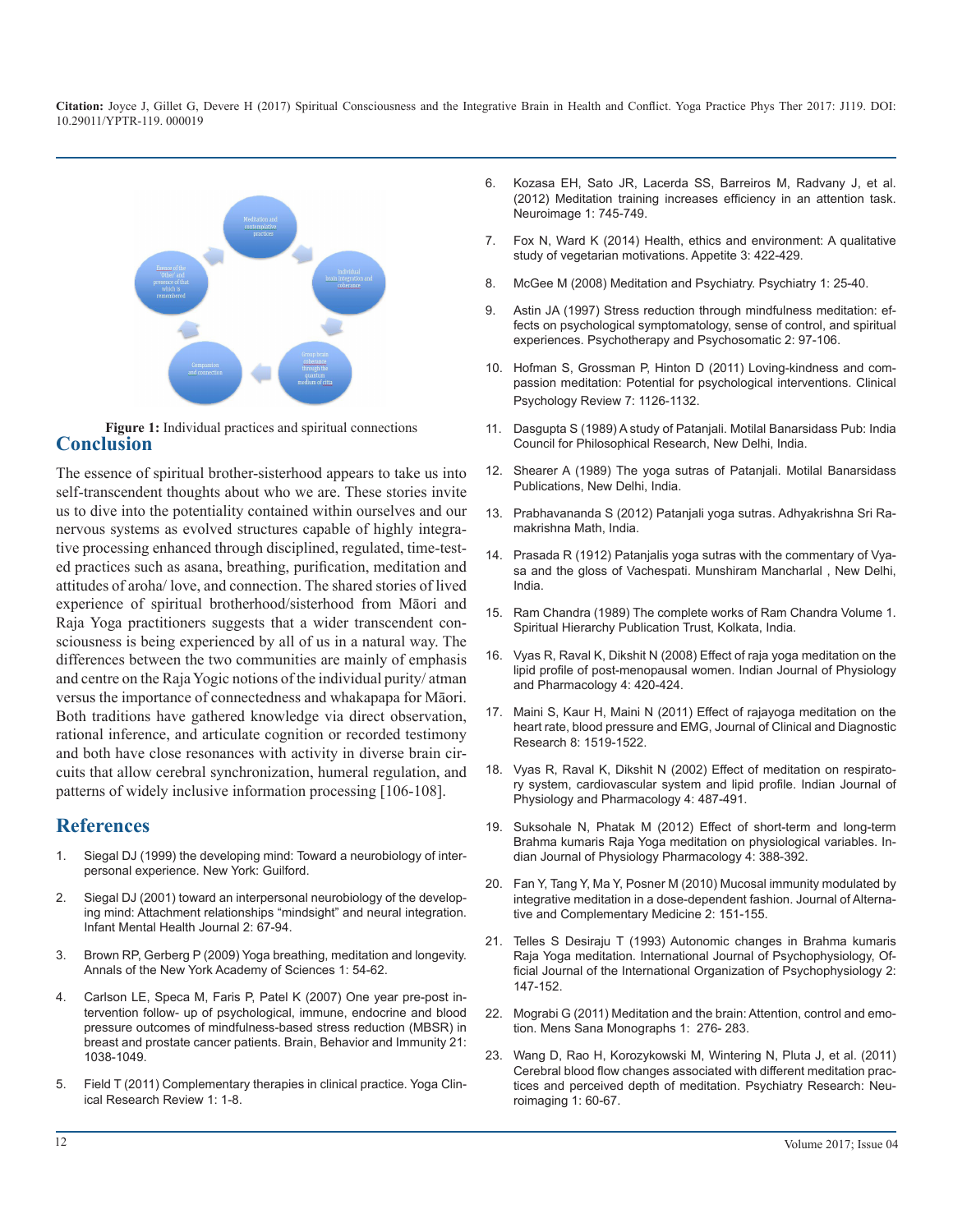- 24. [TangY, Lu Q, Geng X, Stein E, Yang Y, et al. \(2010\) Short-term med](http://www.pnas.org/content/107/35/15649.abstract)[itation induces white matter changes in the anterior cingulate. Pro](http://www.pnas.org/content/107/35/15649.abstract)[ceedings of the National Academy of Sciences of the United States of](http://www.pnas.org/content/107/35/15649.abstract) [America 35: 15649-15652.](http://www.pnas.org/content/107/35/15649.abstract)
- 25. [Travis F, Shear J \(2010\) Focused attention open monitoring and au](https://www.ncbi.nlm.nih.gov/pubmed/20167507)[tomatic self- transcending: Categories to organize meditations from](https://www.ncbi.nlm.nih.gov/pubmed/20167507)  [Vedic, Buddhist and Chinese traditions. Conscious and Cognition 4:](https://www.ncbi.nlm.nih.gov/pubmed/20167507)  [1110-1118.](https://www.ncbi.nlm.nih.gov/pubmed/20167507)
- 26. [Miller R \(2007\) Theory of the normal waking EEG: From single neu](https://www.ncbi.nlm.nih.gov/pubmed/16997407)[rones to waveforms in the alpha, beta and gamma frequency ranges.](https://www.ncbi.nlm.nih.gov/pubmed/16997407)  [International Journal of Psychophysiology 1: 18-23.](https://www.ncbi.nlm.nih.gov/pubmed/16997407)
- 27. [Sedlmeier P, Eberth J, Schwarz M, Zimmermann D, Haarig F, et al.](https://www.ncbi.nlm.nih.gov/pubmed/22582738)  [\(2012\) the psychological effects of meditation: A meta-analysis. Psy](https://www.ncbi.nlm.nih.gov/pubmed/22582738)[chological Bulletin 6: 1139-1171.](https://www.ncbi.nlm.nih.gov/pubmed/22582738)
- 28. [Travis F, Pearson C \(2000\) pure consciousness: Distinct phenomeno](https://www.ncbi.nlm.nih.gov/pubmed/10938552)[logical and physiological correlates of "consciousness itself". Interna](https://www.ncbi.nlm.nih.gov/pubmed/10938552)[tional Journal of Neuroscience 4: 77-89.](https://www.ncbi.nlm.nih.gov/pubmed/10938552)
- 29. Dutter Ray S (1998) Yogic exercises- Physiologic and psychic processes. Jaypee Brothers Medical Publishers Ltd, New Delhi, India.
- 30. [Salmond A \(2012\) Ontological quarrels: Indigeneity, exclusion and citi](http://journals.sagepub.com/doi/abs/10.1177/1463499612454119)[zenship in a relational world. Anthropological Theory 2: 115-141.](http://journals.sagepub.com/doi/abs/10.1177/1463499612454119)
- 31. [Joyce J \(2014\) the essence of Yoga is beyond. International Journal of](http://indianyoga.org/wp-content/uploads/2013/02/v2-issue2-article8.pdf)  [Yoga and Allied Sciences 2: 120-131.](http://indianyoga.org/wp-content/uploads/2013/02/v2-issue2-article8.pdf)
- 32. [Luders E, Clark K, Narr K, Toga AW \(2011\) Enhanced brain connectiv](https://www.ncbi.nlm.nih.gov/pubmed/21664467)[ity in long- term meditation practitioners. Neuro Image 4: 1308-1316.](https://www.ncbi.nlm.nih.gov/pubmed/21664467)
- 33. [Lutz A, Greischar LL, Perlman D, Davidson RJ \(2009\) Signal in insula:](https://www.ncbi.nlm.nih.gov/pubmed/19426817)  [Is differentially related to cardiac function during compassion medita](https://www.ncbi.nlm.nih.gov/pubmed/19426817)[tion in experts versus novices. NeuroImage 3: 1038-1046.](https://www.ncbi.nlm.nih.gov/pubmed/19426817)
- 34. [Hölzel B, Carmody J, Vangel M, Congleton C, Yerramsetti S, et al.](https://www.ncbi.nlm.nih.gov/pmc/articles/PMC3004979/) [\(2011\) Mindfulness practice leads to increases in regional brain grey](https://www.ncbi.nlm.nih.gov/pmc/articles/PMC3004979/)  [matter density, Neuro imaging 1: 36-43.](https://www.ncbi.nlm.nih.gov/pmc/articles/PMC3004979/)
- 35. [Luders E, Phillips O, Clark K, Kurth F, Toga A, Narr K \(2012\) Bridging](https://www.ncbi.nlm.nih.gov/pubmed/22374478)  [the hemispheres in meditation: Thicker colossal regions and enhanced](https://www.ncbi.nlm.nih.gov/pubmed/22374478)  [fractional anisotropy \(FA\) in long-term practitioners. Neuro image, 1:](https://www.ncbi.nlm.nih.gov/pubmed/22374478) [181-187.](https://www.ncbi.nlm.nih.gov/pubmed/22374478)
- 36. Srivastava SP (2001) Systematic survey of Indian psychology. Adhyatma Vijnana Prakashan, India.
- 37. [Borg J, Andree B, Soderstram H, Forde L \(2003\) The Serotonin Sys](https://www.ncbi.nlm.nih.gov/pubmed/14594742)[tem and Spiritual Experience. American Journal of Psychiatry 11:](https://www.ncbi.nlm.nih.gov/pubmed/14594742) [1965-1969.](https://www.ncbi.nlm.nih.gov/pubmed/14594742)
- 38. Rajagopalachari (1975) My Master. India: Shri Ram Chandra Mission. Rajagopalachari P (2008) The Fruit of the Tree. Shri Ram Chandra Mission, India.
- 39. Gore M (2005) Anatomy and physiology of yogic practices. New Age Books, New Delhi, India.
- 40. Carter R, Aldridge S, Page M Parker S (2009) The human brain book. DK publishing, London, UK.
- 41. [Hughlings Jackson J \(1887\) Remarks on the evolution and dissolution](http://bjp.rcpsych.org/content/33/141/25)  [of the nervous system. The British Journal of Psychiatry 141: 25-48.](http://bjp.rcpsych.org/content/33/141/25)
- 42. [Franz EA, Gillett G \(2011\) John Hughlings Jackson's evolutionary](https://www.ncbi.nlm.nih.gov/pubmed/21926102)  [neurology: A unifying framework for cognitive neuroscience. Brain 10:](https://www.ncbi.nlm.nih.gov/pubmed/21926102) [3114-3120.](https://www.ncbi.nlm.nih.gov/pubmed/21926102)
- 43. McGilchrist I (2009) The Master and his emissary: The divided brain and the making of the Western world.. Yale University Press, New Haven, CT.
- 44. [Rosenzweig MR, Krech D, Bennett EL, Zolman JF \(1962\) Variation in](https://www.ncbi.nlm.nih.gov/pubmed/13975016)  [environmental complexity and brain measures. Journal of Compara](https://www.ncbi.nlm.nih.gov/pubmed/13975016)[tive and Physiological Psychology 55: 1092-1095.](https://www.ncbi.nlm.nih.gov/pubmed/13975016)
- 45. [Rosenzweig MR, Bennett EL \(1996\) Psychobiology of plasticity: Ef](https://www.ncbi.nlm.nih.gov/pubmed/8793038)[fects of training and experience on brain and behavior. Behavioural](https://www.ncbi.nlm.nih.gov/pubmed/8793038)  [Brain Research 1: 57-65.](https://www.ncbi.nlm.nih.gov/pubmed/8793038)
- 46. [Sagi Y, Tavar J, Hofstetter S, Tzur-Maryosef S, Blumanfeld-Katzer T, et](https://www.ncbi.nlm.nih.gov/pubmed/22445346)  [al. \(2012\) Learning in the fast lane: New insights into neuroplasticity.](https://www.ncbi.nlm.nih.gov/pubmed/22445346)  [Neuron, 73, 1195-1203.](https://www.ncbi.nlm.nih.gov/pubmed/22445346)
- 47. Kolb B (1995) Brain plasticity and behavior. Lawrence Erlbaum Associates, Inc Publishers, USA.
- 48. [Glass RM \(2008\) Psychodynamic psychotherapy and research evi](https://www.ncbi.nlm.nih.gov/pubmed/18827218)[dence. Bambi survives Godzilla? Journal of the American Medical As](https://www.ncbi.nlm.nih.gov/pubmed/18827218)[sociation 13: 1587-1589.](https://www.ncbi.nlm.nih.gov/pubmed/18827218)
- 49. [Schmidt-Wilke T, Rosengarth R, Luerding U, Bogdahn U, Greenlee](http://www.sciencedirect.com/science/article/pii/S1053811910003290)  [MW \(2010\) Distinct patterns of functional and structural neuroplasticity](http://www.sciencedirect.com/science/article/pii/S1053811910003290)  [associated with learning morse code. Neuroimage 3: 1234-1241.](http://www.sciencedirect.com/science/article/pii/S1053811910003290)
- 50. [Lövdén M, Wenger E, Mártensson J, Lindenberger U, Bäckman L](https://www.ncbi.nlm.nih.gov/pubmed/23458777) [\(2013\) Structural brain plasticity in adult learning and development.](https://www.ncbi.nlm.nih.gov/pubmed/23458777) [Neuroscience and Biobehavioral Review 9: 2296-2310.](https://www.ncbi.nlm.nih.gov/pubmed/23458777)
- 51. [Scholz J, Klein MC, Behrens TE, Johanson-Berg H \(2009\) Training](https://www.ncbi.nlm.nih.gov/pmc/articles/PMC2770457/)  [induces changes in white matter architecture. Nature Neuroscience](https://www.ncbi.nlm.nih.gov/pmc/articles/PMC2770457/)  [11: 1370-1371.](https://www.ncbi.nlm.nih.gov/pmc/articles/PMC2770457/)
- 52. [Van Prang H, Kempermann G, Gage FH \(2000\) neural consequences](https://www.ncbi.nlm.nih.gov/pubmed/11257907)  of environmental enrichment. Nature Reviews Neuroscience 3: 191- [198.](https://www.ncbi.nlm.nih.gov/pubmed/11257907)
- 53. [Dennis K \(2010\) Quantum consciousness: Reconciling science and](http://www.tandfonline.com/doi/abs/10.1080/02604027.2010.503549)  [spirituality toward our evolutionary future\(s\). World Futures: The Jour](http://www.tandfonline.com/doi/abs/10.1080/02604027.2010.503549)[nal of New Paradigm Research 7: 511- 524.](http://www.tandfonline.com/doi/abs/10.1080/02604027.2010.503549)
- 54. [Murugesh N \(2007\) Basic anatomy and physiology. India: Sathya Pub](https://www.sapnaonline.com/books/basic-anatomy-physiology-8587)[lications.](https://www.sapnaonline.com/books/basic-anatomy-physiology-8587)
- 55. [Malshe P \(2005\) A medical understanding of yoga. Haridwar, India:](https://books.google.co.in/books?id=4Zg3sOQEFeEC&pg=PA2&lpg=PA2&dq=A+medical+understanding+of+yoga.+Haridwar,+India:+Antar+Prakash+Centre+for+Yoga.&source=bl&ots=Zq1Zp4WYi0&sig=nw6tRL4o6zmHfbPVViGEkSgG33A&hl=en&sa=X&ved=0ahUKEwjRw_WW39rSAhVDM48KHdkmCPoQ6AE)  [Antar Prakash Centre for Yoga.](https://books.google.co.in/books?id=4Zg3sOQEFeEC&pg=PA2&lpg=PA2&dq=A+medical+understanding+of+yoga.+Haridwar,+India:+Antar+Prakash+Centre+for+Yoga.&source=bl&ots=Zq1Zp4WYi0&sig=nw6tRL4o6zmHfbPVViGEkSgG33A&hl=en&sa=X&ved=0ahUKEwjRw_WW39rSAhVDM48KHdkmCPoQ6AE)
- 56. [Smith WB \(2011\) Youth leaving foster care: A developmental, rela](https://global.oup.com/academic/product/youth-leaving-foster-care-9780195375596?cc=in&lang=en&)tionship-based approach to practice. London, UK: Oxford University [Press.](https://global.oup.com/academic/product/youth-leaving-foster-care-9780195375596?cc=in&lang=en&)
- 57. [Southwick SM, Vythilingam M, Charney DS \(2005\) the psychobiology](https://www.ncbi.nlm.nih.gov/pubmed/17716089)  [of depression and resilience to stress: Implications for prevention and](https://www.ncbi.nlm.nih.gov/pubmed/17716089)  [treatment. Annual Review Clinical Psychology 1: 255-291.](https://www.ncbi.nlm.nih.gov/pubmed/17716089)
- 58. [Haglund M, Nestadt P, Cooper N, Southwick S, Charney D \(2007\) Psy](https://www.ncbi.nlm.nih.gov/pubmed/17705907)[chobiological mechanisms of resilience: Relevance to prevention and](https://www.ncbi.nlm.nih.gov/pubmed/17705907)  [treatment of stress-related psychopathology. Development and Psy](https://www.ncbi.nlm.nih.gov/pubmed/17705907)[chopathology 3: 889-920.](https://www.ncbi.nlm.nih.gov/pubmed/17705907)
- 59. Davis J (2006) The brain of Melchizedek- A cognitive neuroscience approach to spirituality. (unpublished master's thesis) University of Otago, New Zealand.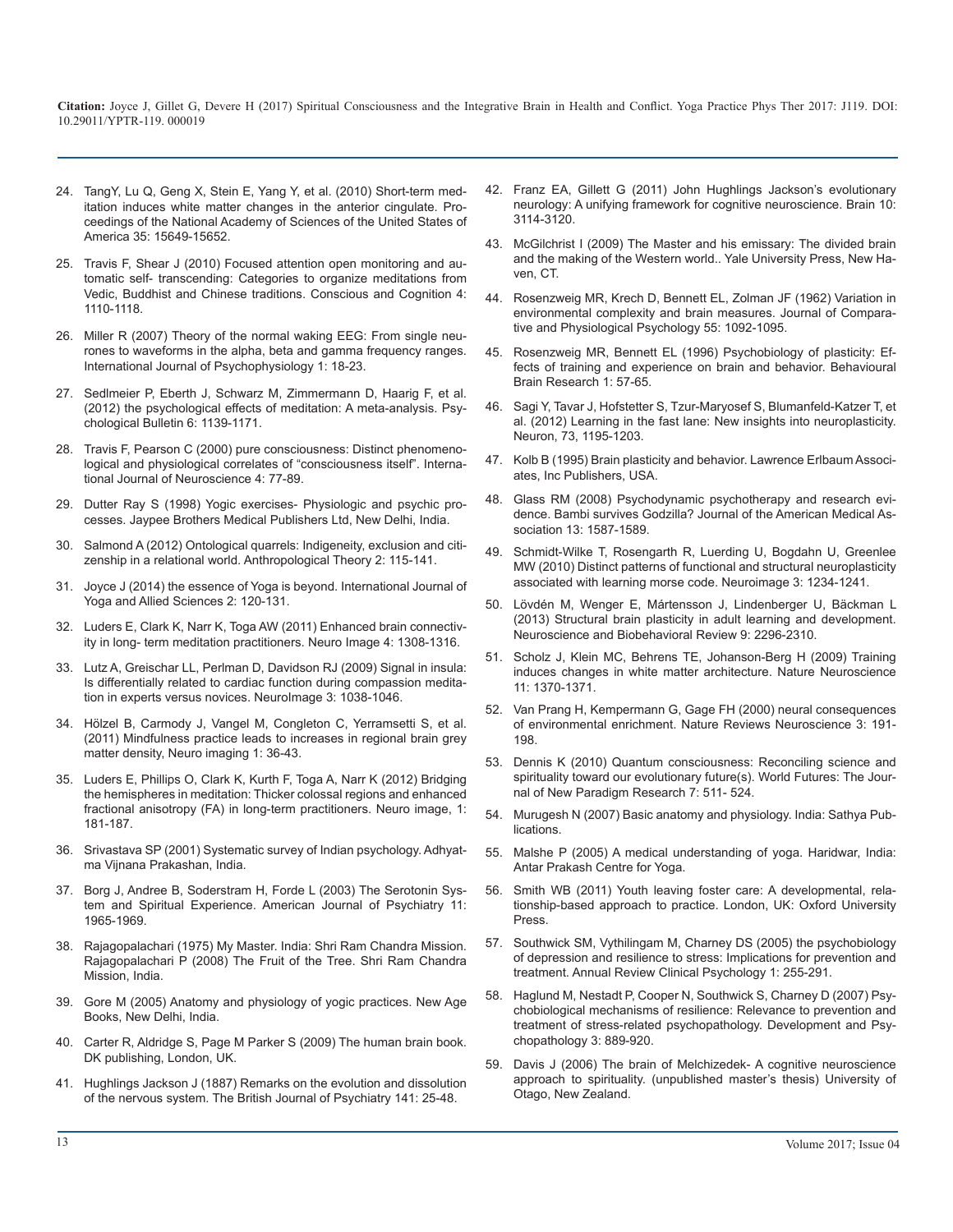- 60. [Buchanan T, Baley S, Stansfield RB, Preston S \(2012\) the empathetic,](https://www.ncbi.nlm.nih.gov/pubmed/21777106)  physiological resonance of stress. Social Neuroscience 2: 191-201.
- 61. [Wilson B \(1998\) Wittgenstein's philosophical investigations: A guide.](https://www.amazon.co.uk/Wittgensteins-Philosophical-Investigations-Brendan-Wilson/dp/0748610596)  UK: Edinburgh University Press.
- 62. Atterton P, Calarco M (2005) On Levinas. Wadsworth, Wadsworth Philosophers Series, USA.
- 63. [Sharp A \(1997\) Justice and the Māori: The philosophy and practice](https://searchworks.stanford.edu/view/3760981)  of Māori claims in New Zealand since the 1970's (2nd Ed). Auckland: [Oxford University Press.](https://searchworks.stanford.edu/view/3760981)
- 64. Howard J, Allyn Piliavin J (2001) Altruism. Encyclopaedia of Sociology, (2nd Ed), New York, Macmillan, USA.
- 65. [Costa PT, McCrae RR, Dye AA \(1991\) Facet scales for agreeableness](http://www.sciencedirect.com/science/article/pii/019188699190177D)  and conscientiousness: A revision of the NEO personality inventory. [Personality and Individual Differences 9: 887-898.](http://www.sciencedirect.com/science/article/pii/019188699190177D)
- 66. [Zac PJ Baraza JA \(2013\) the neurobiology of collective action. Fron](https://www.ncbi.nlm.nih.gov/pubmed/24311995)tiers in Neuroscience 211: 1-9.
- 67. [Insel TR, Young LJ \(2001\) the neurobiology of attachment. National](https://www.ncbi.nlm.nih.gov/pubmed/11252992)  Review Neuroscience 2: 129-136.
- 68. [Love T \(2014\) Oxytocin, motivation and the role of dopamine. Pharma](https://www.ncbi.nlm.nih.gov/pubmed/23850525)cology, Biochemistry and Behavior 119: 49-60.
- 69. [Sprecher S, Fehr B \(2005\) Compassionate love for close others and](http://journals.sagepub.com/doi/abs/10.1177/0265407505056439?journalCode=spra)  humanity. Journal of Social and Personal Relationships 5: 153-158.
- 70. [Lilius J, Worline M, Maitlis S, Kanov J, Dutton J, Frost P \(2008\) The](http://webuser.bus.umich.edu/janedut/Compassion/Contours of compassion final copy in JOB.pdf) contours and consequences of compassion at work. Journal of Orga[nizational Behavior 29: 193-218.](http://webuser.bus.umich.edu/janedut/Compassion/Contours of compassion final copy in JOB.pdf)
- 71. [Hein G, Singer T \(2008\) I feel how you feel but not always: The empa](https://www.ncbi.nlm.nih.gov/pubmed/18692571)thetic brain and its modulation. Neurobiology 2: 153-158.
- 72. [Crocker J, Canevello A \(2008\) Creating and undermining social sup](https://www.ncbi.nlm.nih.gov/pubmed/18729694)port in communal relationships: the role of compassionate and self-im[age goals. Journal of Personality and Social Psychology 3: 555-575.](https://www.ncbi.nlm.nih.gov/pubmed/18729694)
- 73. [Gerdes KE, Segel E \(2011\) Importance of empathy for Social Work](https://www.ncbi.nlm.nih.gov/pubmed/21553577)  practice: Integrating new science. Social Work 2: 141-148.
- 74. [Burpee L, Langer E \(2005\) Mindfulness and marital satisfaction. Jour](https://link.springer.com/article/10.1007/s10804-005-1281-6)nal of Adult Development 1: 43-51.
- 75. [Jones K, Welton S, Oliver T, Thoburn \(2011\) Mindfulness, spousal](http://journals.sagepub.com/doi/abs/10.1177/1066480711417234)  attachment, and marital satisfaction: A mediated model. The Family [Journal 4: 357.](http://journals.sagepub.com/doi/abs/10.1177/1066480711417234)
- 76. [Pruitt I, McCollum E \(2010\) Voices of experienced Meditators: The](https://link.springer.com/article/10.1007/s10591-009-9112-8)  impact of meditation practice on intimate relationships. Contemporary [Family Therapy 2: 135-154.](https://link.springer.com/article/10.1007/s10591-009-9112-8)
- 77. Vivekânanda S (1923) Raja Yoga conquering the internal nature. Advaita Ashrama Publication Department, Kolkata, India.
- 78. [Cosley BJ, McCoy SK, Saslow LR, Epei ES \(2010\) is compassion](http://www.sciencedirect.com/science/article/pii/S0022103110000934)  for others stress buffering? Consequences of compassion and social [support for physiological reactivity to stress. Journal of Experimental](http://www.sciencedirect.com/science/article/pii/S0022103110000934)  [Social Psychology 5: 816-823.](http://www.sciencedirect.com/science/article/pii/S0022103110000934)
- 79. [Goetz JL, Keltner D, Simon-Thomas E \(2010\) Compassion: An evolu](https://www.ncbi.nlm.nih.gov/pubmed/20438142)tionary analysis and empirical review. Psychological Review 3: 351-374.
- 80. [Williams JMG, Kabat-Zinn J \(2013\) Mindfulness diverse perspectives:](https://books.google.co.in/books/about/Mindfulness.html?id=8UKPAQAAQBAJ&redir_esc=y)  [Diverse perspectives on its meaning, origins and applications. UK:](https://www.ncbi.nlm.nih.gov/pubmed/21777106) [Taylor & Francis.](https://books.google.co.in/books/about/Mindfulness.html?id=8UKPAQAAQBAJ&redir_esc=y)
- 81. [Neff KD \(2003\) Development and validation of a scale to measure self](http://self-compassion.org/wp-content/uploads/publications/empirical.article.pdf)compassion. Self and Identity, 2, 223-250.
- 82. [Rud C \(2003\) Empathy: The adventure of being present. Person-Cen](http://www.tandfonline.com/doi/abs/10.1080/14779757.2003.9688309?journalCode=rpcp20)tered and Experiential Psychotherapies 3: 162-171.
- 83. [Ho DYC, Ho RTH \(2007\) Measuring spirituality and spiritual empti](http://www.humiliationstudies.org/documents/HoMeasuringSpiritualityandSpiritualEmptinessFinal.pdf)ness: towards ecumenicity and transcultural applicability. Review of [General Psychology 1: 62-74.](http://www.humiliationstudies.org/documents/HoMeasuringSpiritualityandSpiritualEmptinessFinal.pdf)
- 84. [Kaye J, Robinson KM \(1994\) Spirituality among caregivers. The Jour](http://onlinelibrary.wiley.com/doi/10.1111/j.1547-5069.1994.tb00317.x/full)nal of Nursing Scholarship 3: 218-221.
- 85. [Drury N \(2011\) Wittgenstein and the Tikanga of psychology. NZ Jour](http://www.psychology.org.nz/wp-content/uploads/NZJP-Drury.pdf)nal of Psychology 2: 16-24.
- 86. [Schore J \(2012\) Using concepts from interpersonal neurobiology in](http://www.tandfonline.com/doi/abs/10.1080/00377317.2012.644494) revisiting psychodynamic theory. Smith College Studies in Social Work [1: 90-111.](http://www.tandfonline.com/doi/abs/10.1080/00377317.2012.644494)
- 87. [Giri A \(2008\) Self-Development and social transformation? The vision](https://www.ncbi.nlm.nih.gov/pubmed/11252992)  and practise of the self-study mobilization of swadhyaya. Lexington [Books, USA.](https://www.ncbi.nlm.nih.gov/pubmed/23850525)
- 88. [Hagelin JS, Rainforth MV, Orme-Johnson DW, Cavanaugh KL, Alex](https://link.springer.com/article/10.1023/A:1006978911496)[ander CN, et al. \(1999\) Effects of group practice of the Transcendental](http://journals.sagepub.com/doi/abs/10.1177/0265407505056439?journalCode=spra) [Meditation program on preventing violent crime in Washington, DC:](https://link.springer.com/article/10.1023/A:1006978911496)  [results of the National Demonstration Project, June-July, 1993. Social](https://link.springer.com/article/10.1023/A:1006978911496) [Indicators Research 2: 153- 201.](https://link.springer.com/article/10.1023/A:1006978911496)
- 89. [Orme-Johnson DW, Dillbeck M, Alexander C \(2003\) Preventing ter](https://www.gusp.org/pdf/JOR_OJ_Rand_review.pdf)[rorism and international conflict: Effects of large assemblies of par](https://www.ncbi.nlm.nih.gov/pubmed/18692571)[ticipants in the Transcendental Meditation and TM-Sidhi programs.](https://www.gusp.org/pdf/JOR_OJ_Rand_review.pdf)  [Journal of Offender rehabilitation 4: 283-302.](https://www.gusp.org/pdf/JOR_OJ_Rand_review.pdf)
- 90. [Dillbeck MC, Cavanaugh KL, Glenn T, Orme-Johnson DW, Mittlefehldt](https://www.jstor.org/stable/43853335?seq=1#page_scan_tab_contents) V(1987) Consciousness as a field: the Transcendental meditation and [TM-Sidhi program and changes in social indicators. The Journal of](https://www.jstor.org/stable/43853335?seq=1#page_scan_tab_contents) [Mind and Behaviour 8: 67-104.](https://www.ncbi.nlm.nih.gov/pubmed/21553577)
- 91. [Kenny RM \(2008\) The whole is greater: Reflective practice, human](http://www.tandfonline.com/doi/abs/10.1080/02604020802392195)  [development and fields of consciousness and collaborative creativity.](https://link.springer.com/article/10.1007/s10804-005-1281-6)  [World Futures, 64, 590-630.](http://www.tandfonline.com/doi/abs/10.1080/02604020802392195)
- 92. [Heaton D, Schmidt-Wilk J, Travis F \(2004\) Constructs, methods and](http://journals.sagepub.com/doi/abs/10.1177/1066480711417234)  measures for researching spirituality in organizations. Journal of Orga[nizational Change Management 1: 62-82.](http://www.emeraldinsight.com/doi/abs/10.1108/09534810410511305)
- 93. [Prajnananda S \(1971\) The philosophical ideas of Swami Abhedanan](https://link.springer.com/article/10.1007/s10591-009-9112-8)da- A critical study by Swami Prajnananda. Calcutta, India: Ramakrish[na Vedanta Math.](https://books.google.co.in/books/about/The_Philosophical_Ideas_of_Swami_Abhedan.html?id=pnYgAAAAMAAJ&redir_esc=y)
- 94. [Marsden M \(2003\) The woven universe: Selected writings of Rev.](https://books.google.co.nz/books/about/The_Woven_Universe.html?id=Hip9AAAACAAJ)  Māori Marsden. T. C. Royal (Ed.). Ötaki, NZ: Estate of Rev. Māori [Marsden.](https://books.google.co.nz/books/about/The_Woven_Universe.html?id=Hip9AAAACAAJ)
- 95. [Bohm D \(1994\) Thought as a system. USA: Routledge.](https://www.abebooks.com/Thought-System-David-Bohm-Routledge/14094429501/bd)
- 96. [Badenoch B, Cox P \(2010\) Integrating interpersonal neurobiology with](https://www.ncbi.nlm.nih.gov/pubmed/21028972)  group psychotherapy. International Journal of Group Psychotherapy [4: 463-481](https://www.ncbi.nlm.nih.gov/pubmed/21028972)[.](https://www.ncbi.nlm.nih.gov/pubmed/20438142)